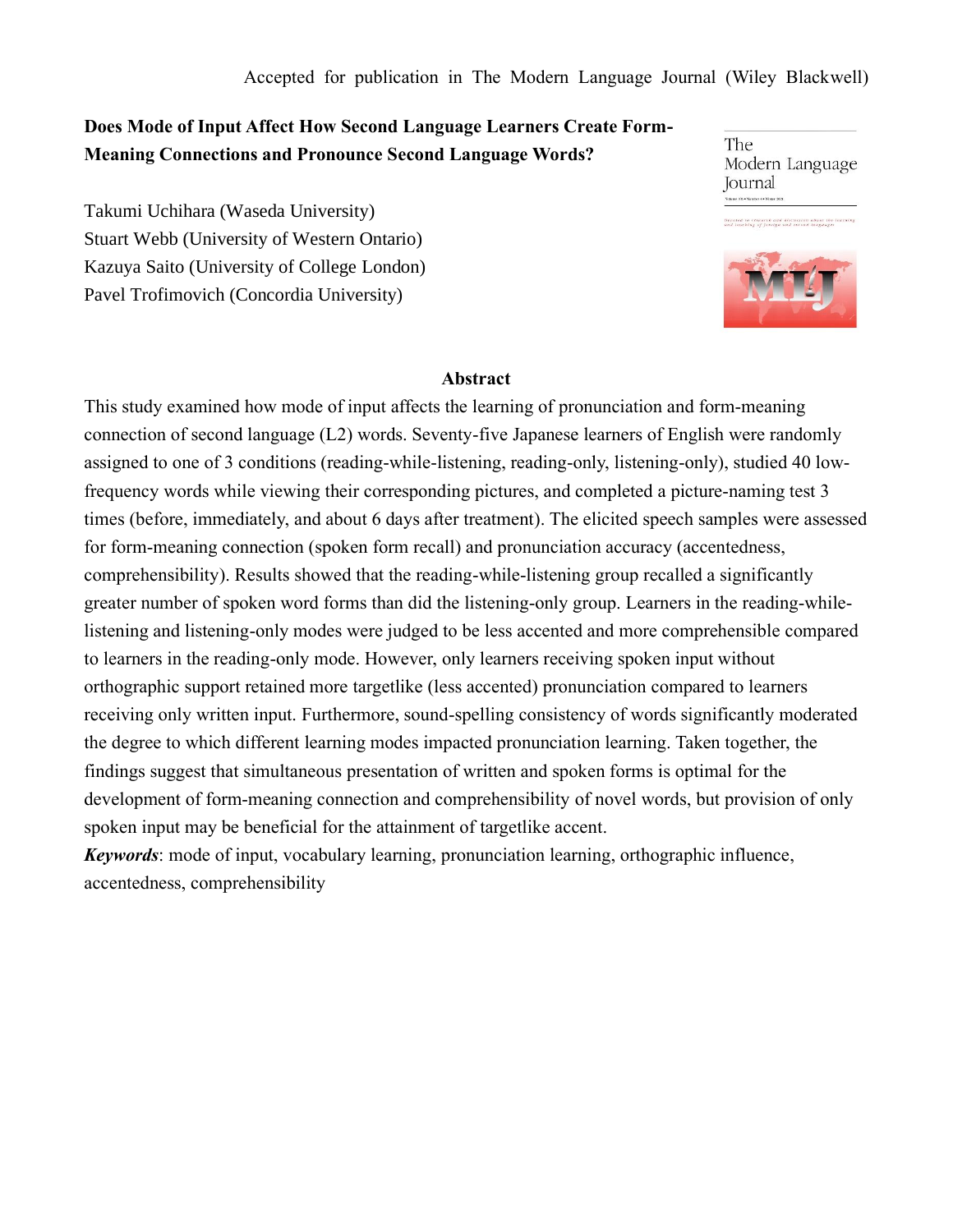## **INTRODUCTION**

Learners encountering the written forms of second language (L2) words tend to acquire more vocabulary than learners encountering their spoken forms (Brown et al., 2008; Vidal, 2011). However, mounting evidence reveals the value of spoken input when it is used as an additional mode of input to support reading (Brown et al., 2008; Andreas Bürki, 2010; Webb & Chang, 2012, 2020). Learners pick up more words from reading texts with auditory support than reading without such support (Malone, 2018; Webb & Chang, 2012). The benefit of bimodal input has also been corroborated by findings that learners tend to acquire more words through watching L2 television with captions than without captions (Montero Perez et al., 2013). However, earlier studies have not focused on L2 learners' productive knowledge (i.e., pronunciation), for the most part using written measures of form-meaning connection (e.g., choosing first language [L1] translations corresponding to L2 orthographic word forms provided) and targeting receptive knowledge of spoken forms (i.e., recognition). This is surprising because pronunciation is considered an important aspect of word knowledge (Nation, 2013) and essential for successful oral communication (Derwing & Munro, 2015). Lack of attention to pronunciation and the overuse of written measures may underestimate the value of encountering words in speech. Critically, despite a few studies measuring L2 pronunciation learning (e.g., Andreas Bürki, 2010), no research has examined how mode of input affects how comprehensibly (easy for listeners to understand) L2 learners produce novel words. Because L2 speakers can be sufficiently comprehensible despite having a noticeable foreign accent (Munro & Derwing, 1995) and because increasing comprehensibility is an appropriate goal of pronunciation teaching in globalized contexts (Levis, 2005), it is important to ensure that learners can produce the spoken forms of L2 words and that the produced forms are sufficiently comprehensible to the listener so that L2 speakers are successful in oral communication. Therefore, the present study aimed to examine the value of spoken input for developing two aspects of L2 learners' vocabulary knowledge: pronunciation (measured through comprehensibility and accentedness) and form-meaning connection (measured through spoken form recall) by comparing three input conditions (reading-while-listening, listening-only, and reading-only).

## **WRITTEN AND SPOKEN INPUT AND L2 VOCABULARY LEARNING**

Research on incidental vocabulary learning has documented that learning occurs as a byproduct of exposure to written input, such as reading short sentences (Webb, 2007) and reading graded readers (Brown et al., 2008). Researchers often measure learning gains in terms of form-meaning connection by asking learners whether they can recognize and recall word meanings and forms in written format. Studies have demonstrated that vocabulary learning also occurs from exposure to spoken input (e.g., listening to TV interviews and lectures in van Zeeland & Schmitt, 2013), yet learners appeared to acquire more words from written input than from spoken input (Brown et al., 2008; Hatami, 2017; Vidal, 2011). For example, Vidal (2011) assigned first-year university students studying English as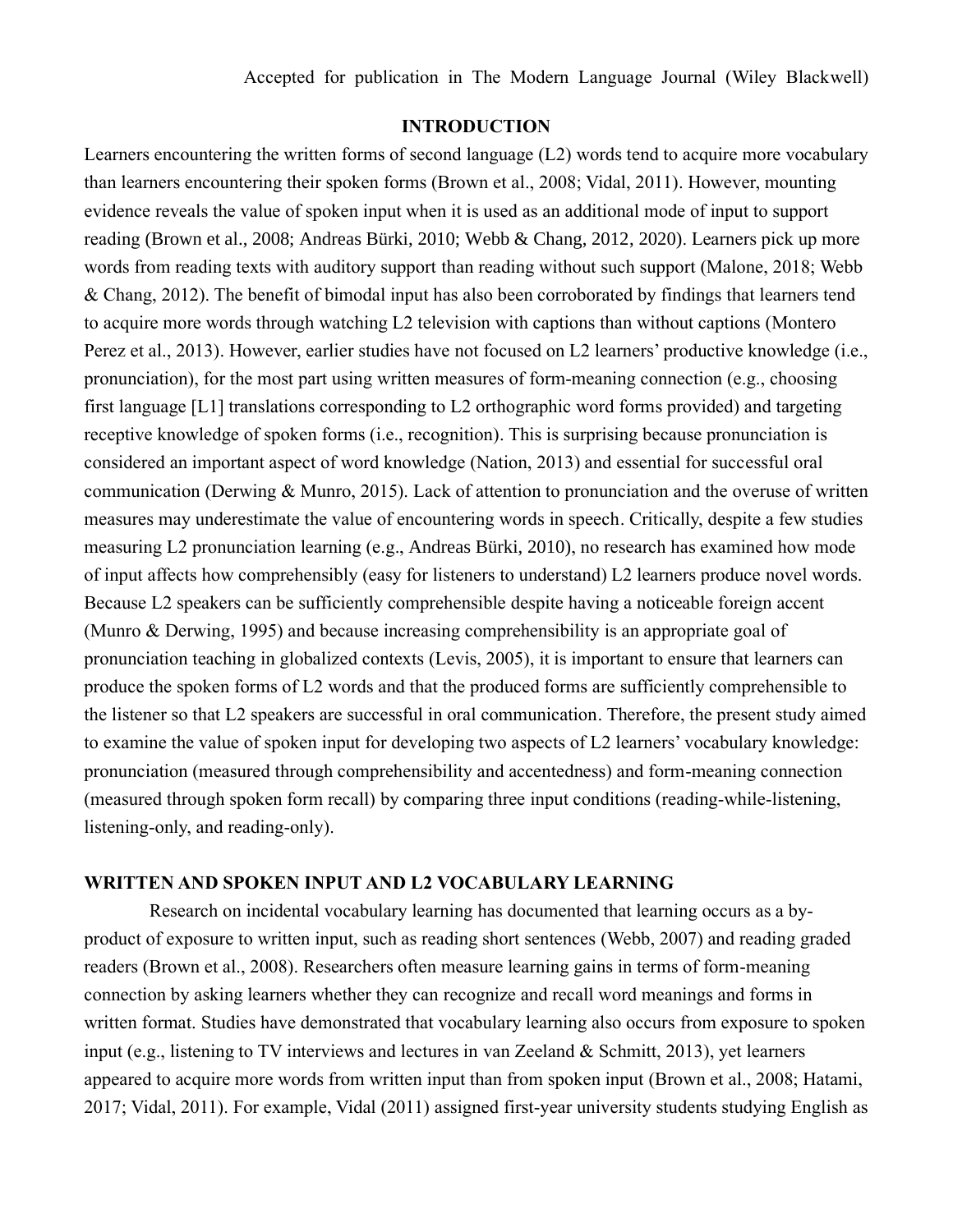a foreign language (EFL) to two groups, either listening to academic lectures or reading the transcribed texts. Participants were tested in written format before, immediately after, and a month after the treatment using a lexical developmental scale assessing knowledge ranging from partial (i.e., form recognition) to full competence (i.e., the ability to use the word in a sentence). Vidal concluded that reading was a more efficient source of input for vocabulary learning than listening, particularly for lowproficiency learners, who might have experienced difficulty segmenting connected speech for text processing and comprehension. However, the limited benefit of spoken input has been documented primarily through research focusing on word knowledge in terms of form-meaning connection in written format (Brown et al., 2008; Vidal, 2011) or recognition of spoken forms, for instance, via a multiplechoice test (Hatami, 2017).

Spoken input is considered useful for vocabulary learning as an additional mode to support reading (Brown et al., 2008; Andreas Bürki, 2010; Audrey Bürki et al., 2019; Malone, 2018; Webb & Chang, 2012, 2020). Brown et al. (2008) compared vocabulary learning in three modes (reading-whilelistening, reading-only, listening-only), with Japanese university students studying three graded readers. Different levels of form-meaning connection of target words were measured using tests of meaning recognition (via a multiple-choice test) and meaning recall (via an L2-to-L1 translation test) in written format. Participants showed the greatest learning gains in all test formats in the reading-while-listening condition, followed by reading-only and then listening-only condition. Studies following up on Brown et al. (2008) support the advantage of reading-while-listening over reading-only, targeting participants of different L2 proficiency (e.g., L2 beginners: Webb & Chang, 2012) and using different test formats (e.g., form recognition: Malone, 2018; collocation recognition: Webb & Chang, 2020). Unlike previous studies focusing on contextualized learning, Bisson et al. (2014) had L2 beginners engage with a decontextualized activity (a letter-search task) where their attention was drawn to spellings of target words while receiving exposure to the spoken forms and pictorial information. In that study, as little as two exposures to the multimodal stimuli led to significant improvement of translation recognition accuracy (see also Krepel et al., 2021, for more evidence supporting multimodal effects on L2 vocabulary learning through a decontextualized activity using translation practice). The attested advantage of multimodal input over unimodal input aligns with the cognitive theory of multimedia learning (Mayer, 2014). According to this model, presenting simultaneous modalities (e.g., written and spoken modes) leads to greater learning outcomes, such that success in learning depends on how multiple sensory systems are employed to integrate both verbal and non-verbal information into coherent mental representations (Niegeman & Heidig, 2012).

As reviewed previously, most work on incidental vocabulary learning tends to measure receptive knowledge (e.g., Brown et al., 2008; Vidal, 2011; Webb & Chang, 2020), with few studies examining how mode of input affects productive knowledge of spoken forms (i.e., pronunciation). This is reasonable given that incidental learning research is most concerned with documenting the amount of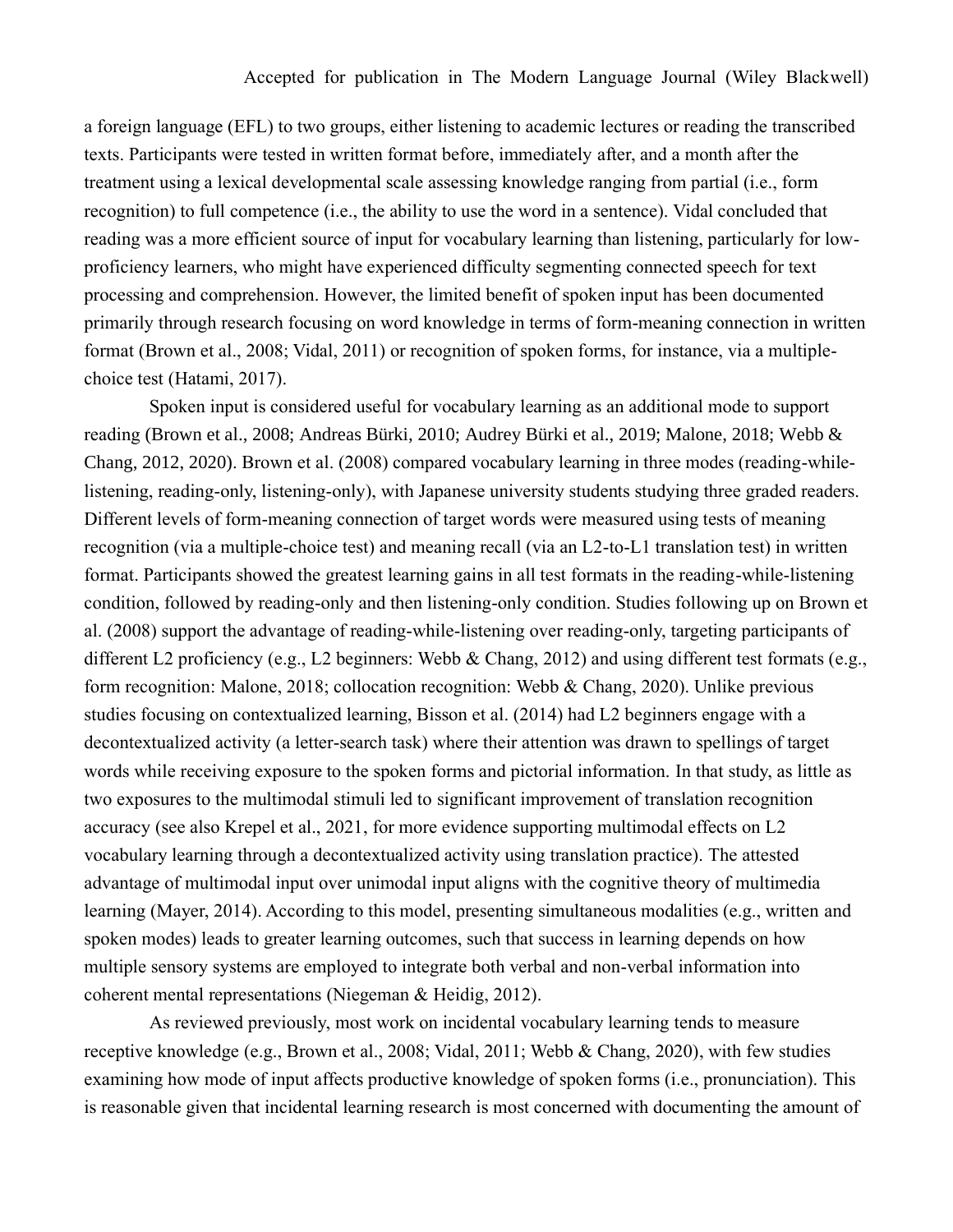learning as a result of engagement with contextualized and meaning-focused activities where the main focus is on communicative content (Uchihara et al., 2019). Because the lack of explicit or deliberate focus on L2 words stands little chance of substantially improving productive knowledge, which is more challenging to acquire than receptive knowledge (Laufer & Goldstein, 2004), productive knowledge is rarely measured as a focus of incidental vocabulary research. As rare exceptions, two studies involving decontextualized and word-focused activities compared reading-while-listening with unimodal conditions (either reading-only or listening-only), measuring learning gains with production tests of spoken form and form-meaning connection (Andreas Bürki, 2010; Audrey Bürki et al., 2019). Andreas Bürki (2010) compared the effectiveness of an audio-supported paired-associate learning approach (i.e., combination of written and spoken input) with that of a traditional paired-associate learning approach (i.e., only written input) in the learning of multiple aspects of word knowledge including form-meaning connection (L1-to-L2 form recall in written mode) and pronunciation (with productions of words elicited via a word-reading task assessed for lexical stress and segmental accuracy). L1 Korean participants studying L2 English words in the audio-supported condition showed a significantly higher rate of written form recall and pronunciation accuracy in comparison to those in the reading-only condition. On the other hand, Audrey Bürki et al. (2019) compared reading-while-listening with listening-only conditions, in which L1 French learners studied English-like pseudowords in a pairedassociate format while viewing the meanings conveyed through corresponding pictorial information. Spoken form recall was measured through a picture-naming test, and accuracy of vowel production was assessed with acoustic analysis and listener judgement. The learners exposed to L2 orthographic input recalled significantly more spoken forms than those receiving only spoken input, but the learners with orthographic support substituted significantly more L1 sounds erroneously in vowel production. Audrey Bürki et al. concluded that exposure to written forms facilitates form-meaning mapping, but leads to non-targetlike pronunciation. It should be noted, however, that Andreas Bürki (2010) elicited production of L2 words using a controlled task (i.e., word reading), making it unclear whether learners could accurately pronounce L2 words spontaneously (without reading them). Also, neither study adopted global measures of L2 pronunciation, such as word intelligibility or comprehensibility. Given that the first hurdle that learners need to overcome is to become understandable to listeners (Levis, 2005), assessing the degree of listener comprehension of L2 speech would increase the ecological validity of the pronunciation measures.

## **ORTHOGRAPHIC INFLUENCE IN L2 PRONUNCIATION LEARNING**

Studies investigating the role of orthographic input in L2 phonological learning have produced inconsistent findings (for a review, see Bassetti, 2008; Hayes–Harb & Barrios, 2021), suggesting that orthography can have both positive (Erdener & Burnham, 2005; Solier et al., 2019) and negative (Bassetti & Atkinson, 2015; Audrey Bürki et al., 2019) effects. These mixed findings could be due to the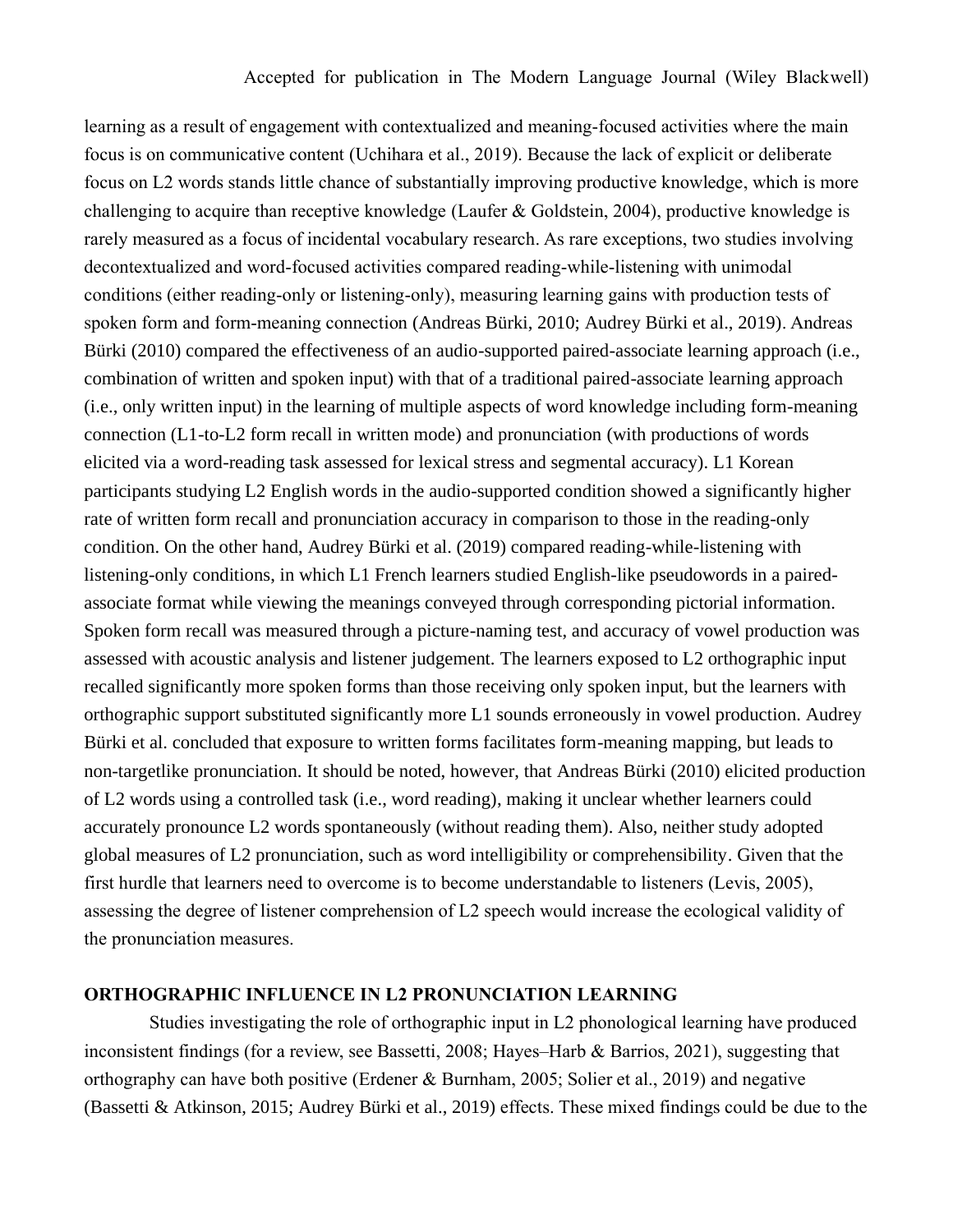degree to which L1 and L2 orthographic systems overlap with or deviate from each other. For example, Audrey Bürki et al. (2019) attributed their finding of the negative influence of orthography to the incongruencies of the grapheme-to-phoneme conversion rules between L1 French and L2 English. Participants saw orthographies involving  $\langle i \rangle$  and  $\langle o \rangle$  which can be pronounced in English as / $\nu$  (e.g., *pick*, *kick*, *sick*) and /ɑ/ (e.g., *log*, *hot*, *cod*), respectively; however, /ɪ/ is absent and <o> never corresponds to  $\alpha$  in French. Thus, learners provided with orthographic support may have relied on their L1 orthographic system and substituted L1 vowels for their L2 counterparts, resulting in orthographyinduced, nontargetlike pronunciations (Bassetti, 2008). Similar negative effects of orthography on L2 pronunciation due to L1-L2 incongruency in orthographic system have been documented in the studies of L1 Italian speakers learning L2 English words containing double letters such as *Finnish* versus *Finish* (Cerni et al., 2019), L1 English speakers learning L2 German-like words containing final voiced obstruents such as *Steid* versus *Steit* (Hayes-Harb et al., 2018), and L1 English speakers learning L2 Spanish words containing a range of incongruent segments such as  $\langle 1 \rangle$  pronounced as  $\langle i \rangle$  in English (Rafat, 2016).

Another factor concerns the extent to which an orthographic system deviates from one-to-one grapheme-to-phoneme correspondences or orthographic depth, which is conceptualized on a transparentto-opaque continuum. Spanish is a good example of a transparent language with the exception of a few letters (i.e., v, b, c, and ll) that can correspond to two phonemes. In contrast, English has a rather opaque language system with many instances of graphemes corresponding to two or more phonemes such as  $\langle i \rangle$ as /ɪ/ (e.g., *pick*), /i/ (e.g., *taxi*), and /aɪ/ (e.g., *kite*). It is hypothesized that L1 users of phonologically transparent writing systems rely on L2 orthographic input more than L1 users of phonologically opaque writing systems (Bassetti, 2008). Erdener and Burnham (2005) tested and supported this hypothesis, investigating whether two groups of participants speaking L1 Turkish (transparent) and L1 English (opaque) can accurately repeat L2 words in two target languages: Spanish (transparent) and Irish (opaque). All learners pronounced target words more accurately when they viewed a written representation of the words. However, the benefit of orthographic input was greater for L1 Turkish speakers than L1 English speakers in production of L2 Spanish words, probably because L1 users of the phonologically transparent language could make better use of L2 orthographic input in processing L2 auditory input. In contrast, when repeating L2 Irish words, L1 Turkish speakers were negatively impacted by the orthographic representation, while L1 English speakers were not.

# **GLOBAL CONSTRUCTS OF PRONUNCIATION: COMPREHENSIBILITY AND ACCENTEDNESS**

Since Munro and Derwing's (1995) seminal study, several global constructs, including comprehensibility and accentedness, have been widely researched in L2 pronunciation studies (Derwing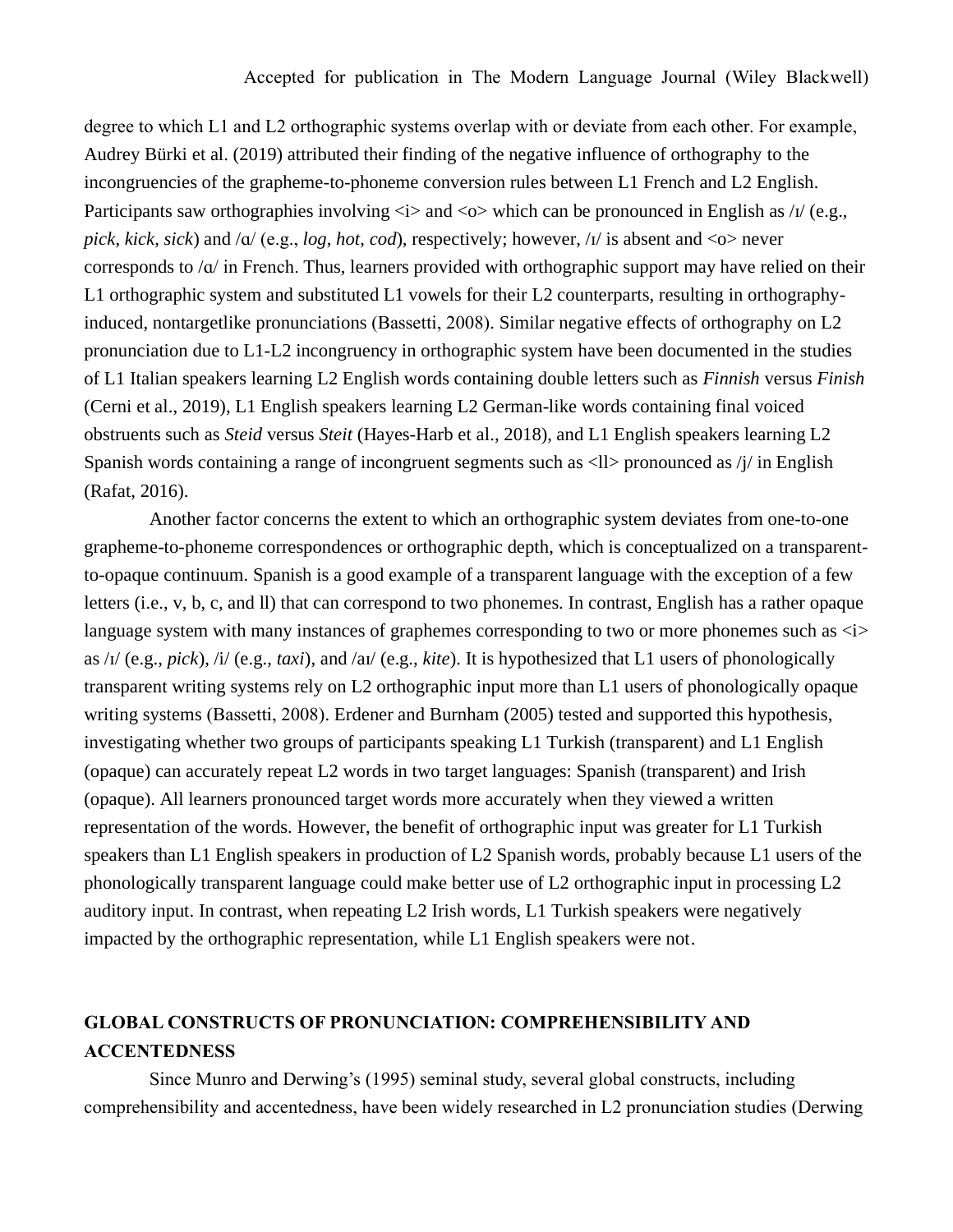& Munro, 2015). Comprehensibility refers to listeners' perceived ease or difficulty in understanding L2 speech, and accentedness is defined as listeners' judgments of how different L2 speech sounds from the expected language variety. These two constructs are typically measured through listeners' ratings of speakers, using numerical point scales (e.g., 1 = *easy to understand*, 9 = *hard to understand*; 1 = *no accent*, 9 = *heavily accented*). A possible issue regarding the validity of global measures of pronunciation (particularly accentedness) is the question of who should be evaluating L2 speech. In research, the target variety of a given language as spoken by L1 speakers is often set as a reference point. However, "the native variety" frequently varies among speakers across different contexts, so researchers recruit listeners, with their specific experiential profiles, to represent a particular reference point (e.g., as trained L1-speaking raters assessing learners' speech or as naïve interlocutors interacting with learners). For instance, to provide a reference point for accentedness, researchers might sample listeners with homogeneous backgrounds, such as those who come from the same regional variety (e.g., British, American) and/or those who have knowledge of learners' L1. The extent to which various listener characteristics impact accentedness ratings has been researched but remains inconclusive (Saito, 2021). One way to confirm rating reliability is to examine interrater consistency to determine that it is sufficiently high for research purposes. Although listeners normally do not receive any detailed instruction as to the rating procedure except brief descriptions of the target constructs (e.g., accentedness, comprehensibility), high interrater consistency has been achieved regardless of various differences across listeners, for instance, in their L1 versus L2 status or prior training in linguistics and phonetics (e.g., see Saito, 2021, for a review).

Since Munro and Derwing (1995), researchers have measured L2 accentedness and comprehensibility with the aim of tracking the development of L2 pronunciation proficiency in naturalistic environments (e.g., Derwing & Munro, 2013; Saito, 2015) and instructional settings (e.g., Nagle, 2018; Saito & Hanzawa, 2018). The accumulated evidence suggests that comprehensibility improves with increased L2 exposure and intensive instruction, whereas attaining targetlike pronunciation remains a difficult task (Saito, 2021). L2 learners could improve in their production of some acoustic features determining segmental and suprasegmental accuracy, but other features are more difficult to improve (e.g., labial, alveolar, and pharyngeal constrictions) despite continued immersion or instruction (Trofimovich & Baker, 2006). For example, Japanese speakers initially aim to attain the comprehensible and intelligible form of a North American variety of English /r/ by using interlanguage strategies (tongue retraction, phonemic lengthening). After much immersion experience, some learners appear to approximate more targetlike English /r/ as they learn to produce novel acoustic (F3) and articulatory configurations, including labial, alveolar, and pharyngeal constrictions (Saito & Brajot, 2013). Reliance on a limited repertoire of acoustic features might be sufficient to render L2 speech comprehensible but not necessarily targetlike. While a small improvement of learners' accent can be expected with practice, estimated through a recent meta-analysis to be a relatively small effect (Cohen's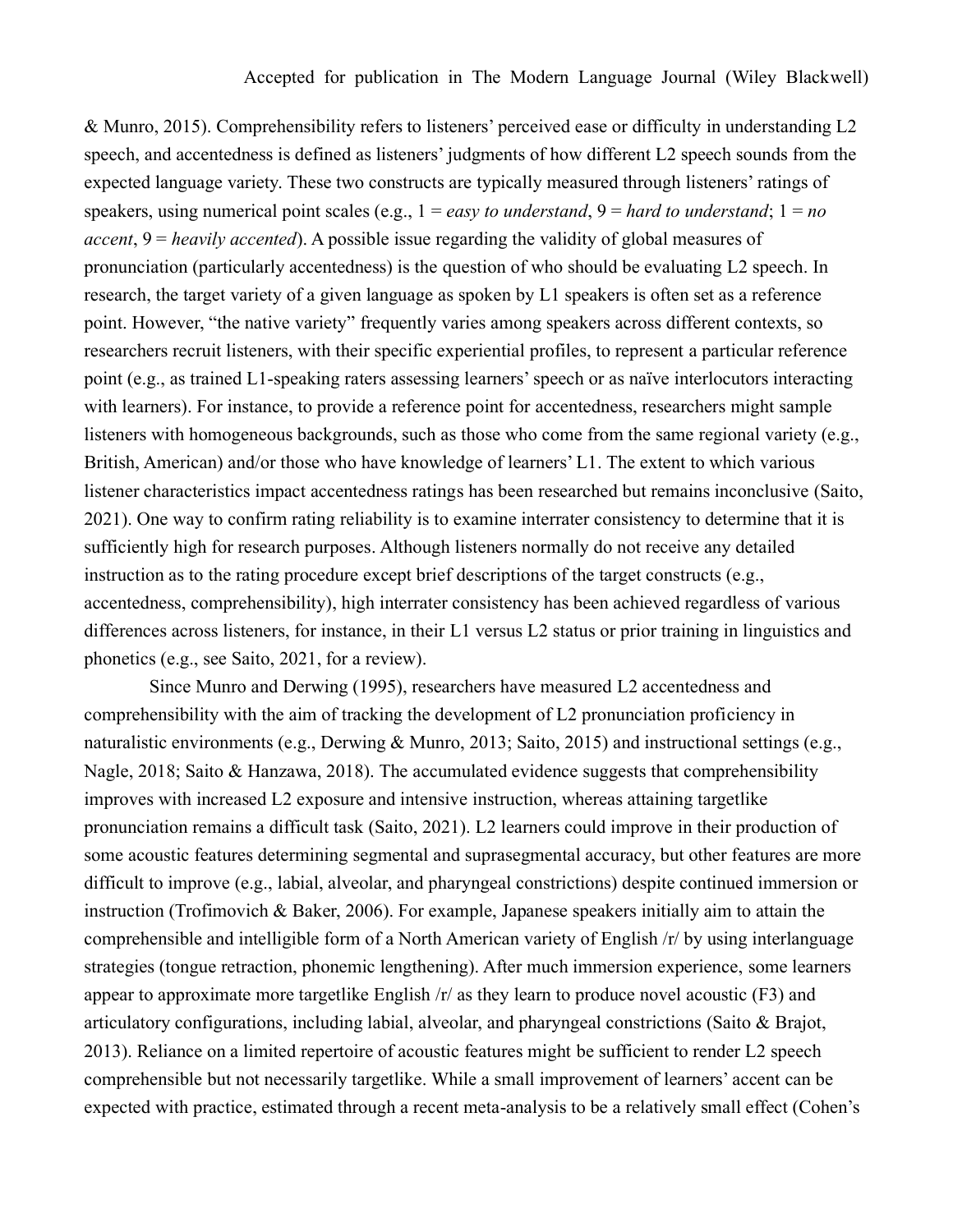$d = 0.28$ ) following instruction (Saito, 2021), sounding non-accented might require a substantial amount of immersion experience (Flege & Fletcher, 1992; Trofimovich & Baker, 2006), an earlier age of onset (Flege et al., 2006), strong motivation (Moyer, 2014), and special language learning abilities (see Suzukida, 2021, for a review), including phonemic coding (e.g., Hu et al., 2013) and perceptual acuity (e.g., Saito et al., 2020).

In light of these empirical findings, many scholars have emphasized the importance of assessing L2 speech in terms of both L2 comprehensibility and accentedness as these measures might distinguish three different developmental stages of adult L2 speech learning (Derwing & Munro, 2013; Saito, 2021). At the onset of development, L2 speakers initially produce weakly specified (heavily accented) forms requiring considerable effort for listeners to understand (low comprehensibility). Through more exposure and ample conversational opportunities, L2 speakers might achieve communicatively adequate production (comprehensible *but* accented speech). Ultimately, some L2 speakers can master the phonological detail characteristic of advanced proficiency (comprehensible *and* targetlike speech). Using this developmental account of L2 speech learning, the current study set out to explore how training can help learners acquire not only comprehensible pronunciation forms of target L2 words (which would correspond to the initial-to-mid stage of L2 speech learning) but also more targetlike, refined, and advanced pronunciations of L2 words (corresponding to the mid-to-final stages of L2 speech learning).

### **MOTIVATION FOR THE CURRENT STUDY**

There are several reasons why more research is needed to investigate the effects of mode of input on L2 vocabulary acquisition. First, our understanding of the value of spoken input is largely based on the findings from research on incidental vocabulary learning which measured vocabulary learning in written form. In order to advance our insights into how and when spoken input facilitates (or inhibits) vocabulary learning, more research needs to employ different instructional approaches (e.g., explicit focus on L2 words vs. incidental learning) and measure other aspects of word knowledge beyond written mode of form-meaning connection.

Second, little is known about how mode of input affects productive knowledge of spoken forms (i.e., pronunciation). Although two studies investigated input modality using measures of pronunciation and form-meaning connection, neither of them compared reading versus listening (reading-whilelistening vs. reading in Andreas Bürki, 2010; reading-while-listening vs. listening in Audrey Bürki et al., 2019). In order to determine the true value of spoken input, it is necessary to compare all three modality types at one time and examine the relative contribution of the three modes to vocabulary learning.

Third, previous studies used pronunciation measures focusing on targetlike accuracy (e.g., a forced-choice identification task by L1 listeners) and provided little insight into the degree to which listeners understand L2 speech. Given that instructed L2 speech learning is a multifaceted phenomenon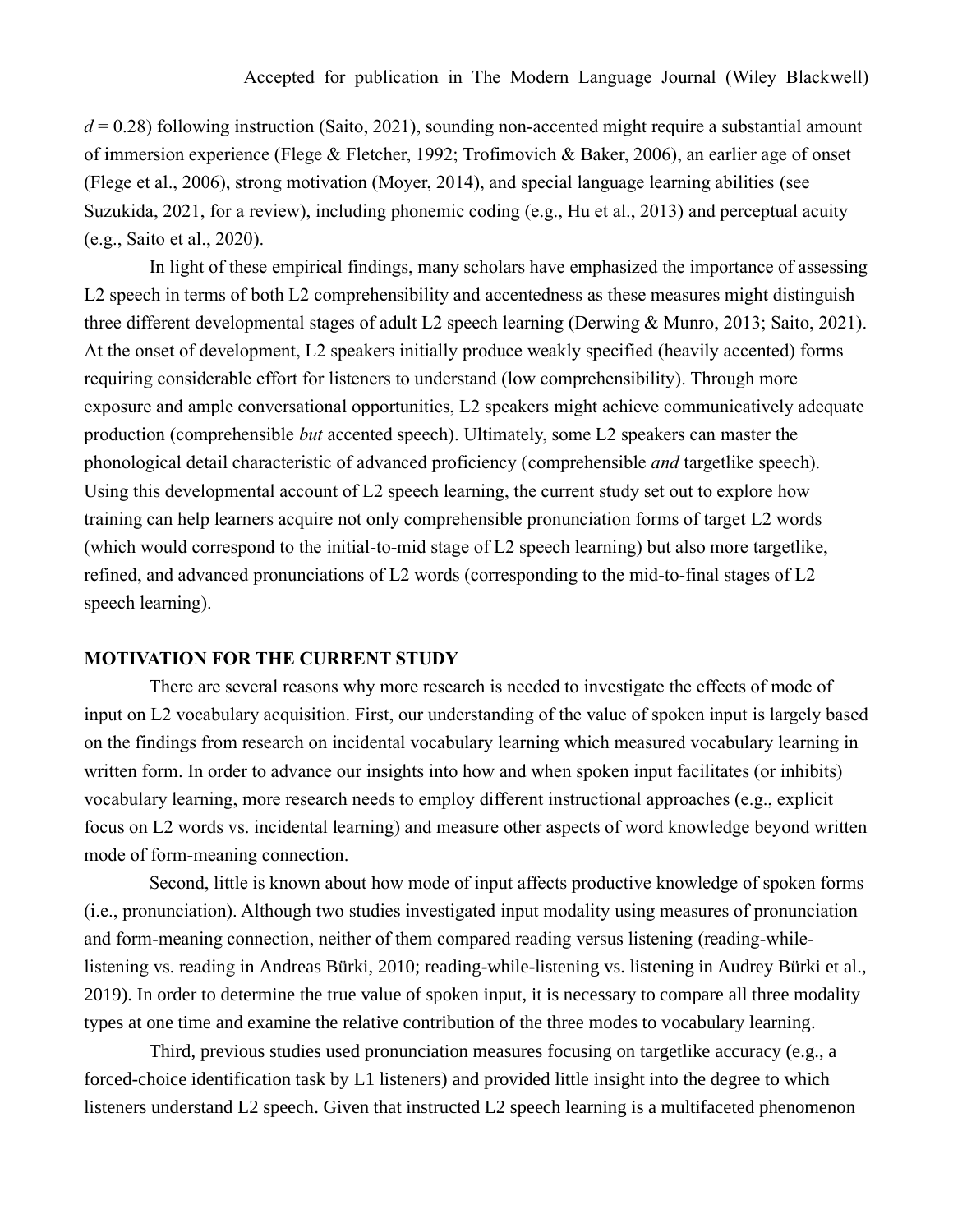that needs to be examined from multiple angles, it is important to include both comprehensibility (as a fundamental and achievable goal) and accentedness (as a specialized and advanced-level goal) (Derwing & Munro, 2015).

Finally, investigation of the extent to which (in)congruencies between spellings and sounds affect pronunciation acquisition was limited to segmental features (e.g., vowels and consonants), and studies have yet to examine the effects of sound-spelling consistency at the word level. Therefore, the present study, which adopted a decontextualized/deliberate learning procedure (i.e., paired associate word learning) and measured spoken forms of L2 words, was guided by the following research questions:

RQ1. To what extent does mode of input (reading-while-listening, reading-only, listening-only) affect the learning of form-meaning connections?

RQ2. To what extent does mode of input (reading-while-listening, reading-only, listening-only) affect the learning of pronunciation (in terms of accentedness and comprehensibility)? RQ3. To what extent does sound-spelling consistency of words influence the effects of input mode on

pronunciation learning?

Based on the cognitive theory of multimedia learning (Mayer, 2014) and findings of earlier studies (Andreas Bürki, 2010; Audrey Bürki et al., 2019; Malone, 2018; Webb & Chang, 2012), the readingwhile-listening mode was predicted to facilitate learners' development of form-meaning connections to a greater degree than the reading-only or listening-only mode. This is because exposure to multimodal input (audio *and* orthographic) can help L2 learners access greater linguistic resources from different angles, resulting in deeper processing and greater acquisition of new words. For pronunciation measures, learners receiving spoken input (reading-while-listening and listening-only) were expected to perform better than those receiving only written input (reading-only). However, the predicted superiority of the spoken input modes over the reading-only mode might be gradually reduced as sound-spelling consistency of target words increases. Conversely, an additional mode of input might place demands on learners' limited cognitive capacity and result in a negative impact for multimodal input on learning, particularly in the present study where participants received only one exposure to each target word (Baddeley, 1986). Last, different effects of mode of input might arise for different pronunciation measures. Learners receiving written input might sound more heavily accented than learners receiving only spoken input because the availability of orthographic information triggers grapheme-to-phoneme recoding applying L2 and L1 conversion rules, so that learners' production of L2 words is influenced by their L1 (Audrey Bürki et al., 2019). Because L1 influence might be more detrimental for listener judgments of accentedness than comprehensibility, a negative effect of orthography might be reduced for comprehensibility compared to accentedness, particularly as sound-spelling consistency of words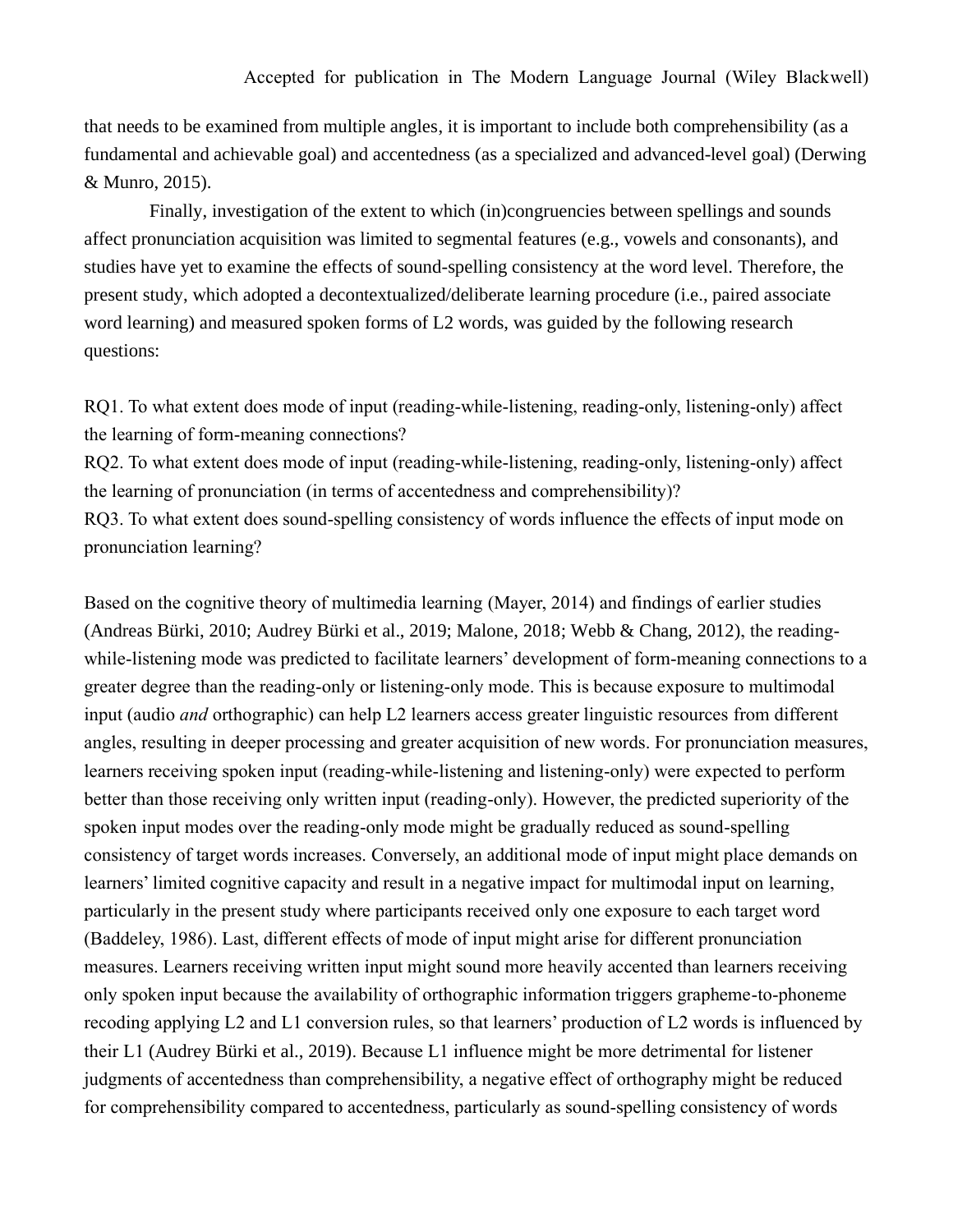increases.

#### **METHOD**

#### *Overview of the Study*

The study adopted a pretest–posttest design with three experimental groups (reading-only, listening-only, and reading-while-listening) and three testing trials (pretest, immediate posttest, and delayed posttest). Participants were randomly assigned to three experimental groups which encountered target words in different modes of input: reading-only (RO), listening-only (LO), and reading-whilelistening (RWL). During the treatment, participants learned 40 English words through seeing and/or hearing the words while viewing their corresponding pictures. A picture-naming test was administered at the three testing times, and the elicited samples were evaluated for form-meaning connection and pronunciation measures.

#### *Participants*

Seventy-nine Japanese university EFL students in Japan participated in this experiment. Four participants were excluded from the analysis because three had lived abroad for an extended period of time (5–12 years) and one did not complete a delayed posttest. The remaining 75 participants (*Mage* = 19.5, range = 18–24) had studied English for a minimum of 6 years in instructional settings. All participants except one had scored 90% or higher on the 1,000 word level of the Vocabulary Levels Test (Webb et al., 2017), and all except one had scored 80% or higher on the 2,000 word level of the test. Their mean score at the 2,000 level was 28.76, indicating that they had receptive knowledge of almost all of the most frequent 2,000 words. The 75 participants were randomly assigned to three experimental groups: RO ( $n = 25$ ), LO ( $n = 25$ ), and RWL ( $n = 25$ ). There was no between-group difference in vocabulary test scores,  $F(2, 72) = 0.70$ ,  $p = .503$ ,  $\eta_p^2 = 0.02$ . All participants reported normal hearing. *Target Items*

Forty target words were selected according to three criteria. First, a pool of low-frequency words was created by collecting English words that were beyond the most frequent 5,000 word families in Nation's BNC/COCA word lists (Nation, 2012). Second, because the treatment involved learning written and spoken forms attached to meanings conveyed in visual images (pictures), only concrete nouns were selected as target items. Third, words that could be replaced with high-frequency synonyms were avoided to reduce the possibility that high-frequency synonyms of the target items would be produced in the picture-naming test. The selected items were measured in terms of sound-spelling consistency (i.e., the degree to which the pronunciation of a word matches its spelling). Using consistency norms for English words developed by Chee et al. (2020), a feedforward (i.e., spelling-tosound) rime consistency score was calculated for each target word. This score accounts for the frequencies of similarly spelled words for a given pronunciation (e.g., "-oar" can be regarded as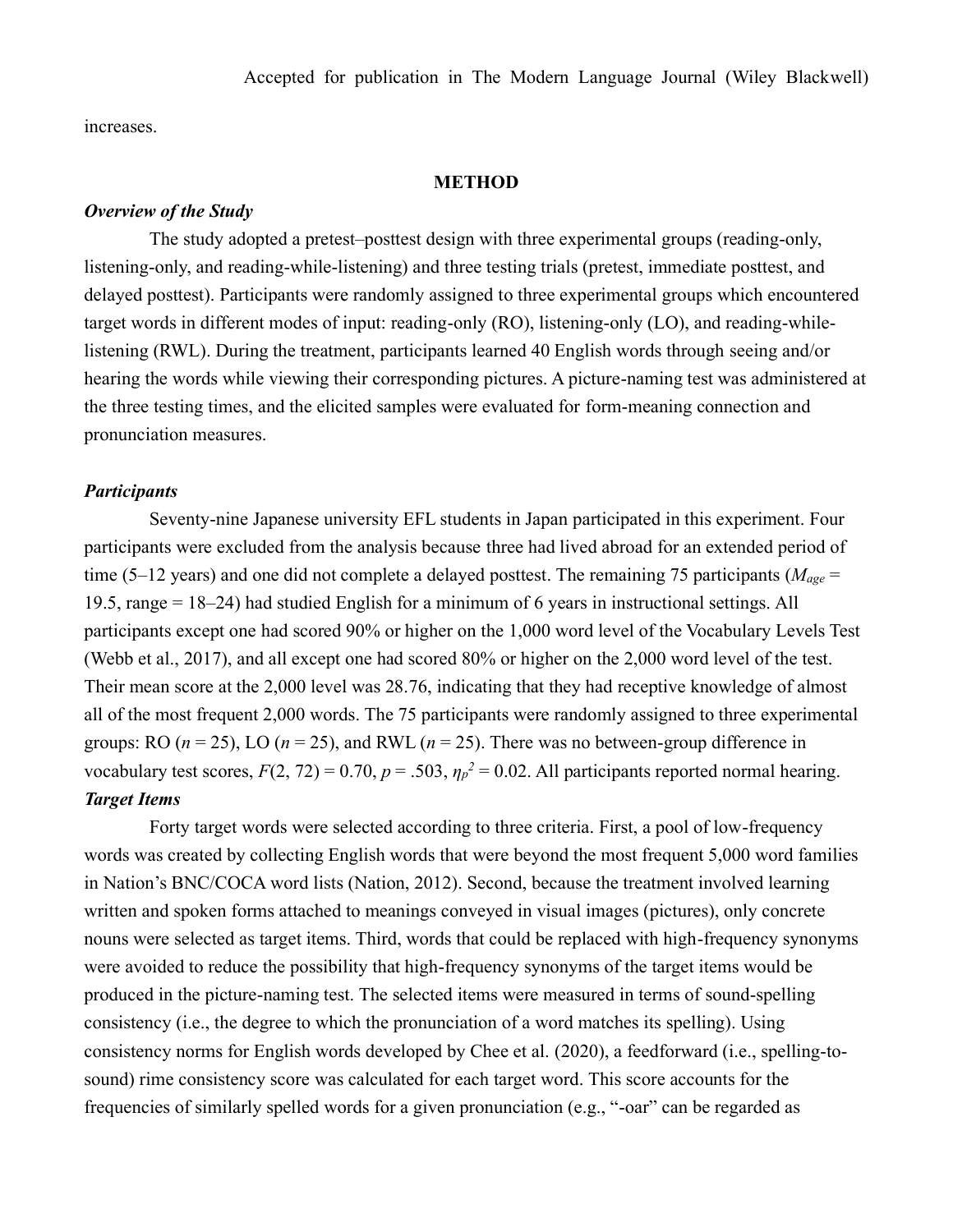consistent due to many instances of words which contain the rime and are pronounced similarly among the words such as *soar*, *boar*, and *hoar*). To illustrate using the consistency scores from this dataset, *toupee* (0.128) is less consistent than *spatula* (0.476) or *parakeet* (0.525). The score for three words (i.e., *abalone*, *loquat*, *maracas*) was not available and hence not analyzed in this study (see Table 1 for target items and consistency scores).

Each of the 40 target words was recorded twice by a female Canadian speaker of English from Ontario using a TASCAM DR-05 audio recorder and digitized into a wav format at a sampling rate of 44.1 kHz (16-bit resolution). The better of the two productions was selected according to clarity, naturalness, and lack of background noise and then stored as an individual sound file, with peak intensity normalized using digital speech-analysis software (Praat) (Boersma & Weenink, 2014). The stimuli were clear and comprehensible based on the judgement of another L1 English speaker. Pilot testing showed that two L1 English speakers successfully identified all 40 productions recorded by the model speaker.

### **TABLE 1**

|  |  |  |  |  |  | 40 Target Words With Basic Item Information and Sound-Spelling Consistency Scores |  |
|--|--|--|--|--|--|-----------------------------------------------------------------------------------|--|
|  |  |  |  |  |  |                                                                                   |  |

| No.            | Target word | Phoneme counts | Number of syllables | Consistency scores |
|----------------|-------------|----------------|---------------------|--------------------|
| $\mathbf{1}$   | abalone     | $\tau$         | $\overline{4}$      | Off-List           |
| $\overline{2}$ | acorn       | 5              | $\overline{2}$      | 0.511              |
| 3              | armadillo   | 8              | $\overline{4}$      | 0.469              |
| $\overline{4}$ | binoculars  | 10             | $\overline{4}$      | 0.414              |
| 5              | caramel     | 6              | 3                   | 0.918              |
| 6              | carousel    | 7              | 3                   | 0.297              |
| $\overline{7}$ | catapult    | 8              | 3                   | 0.647              |
| 8              | celery      | 6              | 3                   | 0.586              |
| 9              | chameleon   | 8              | $\overline{4}$      | 0.481              |
| 10             | chandelier  | 9              | $\overline{4}$      | 0.632              |
| 11             | chisel      | $\overline{4}$ | $\overline{2}$      | 0.702              |
| 12             | cicada      | 6              | 3                   | 0.185              |
| 13             | clover      | 6              | $\overline{2}$      | 0.658              |
| 14             | crayon      | 5              | $\overline{2}$      | 0.820              |
| 15             | croissant   | 7              | $\overline{2}$      | 0.055              |
| 16             | escalator   | 9              | $\overline{4}$      | 0.556              |
| 17             | ladle       | $\overline{4}$ | $\overline{2}$      | 0.573              |
| 18             | loquat      | 6              | $\overline{2}$      | Off-List           |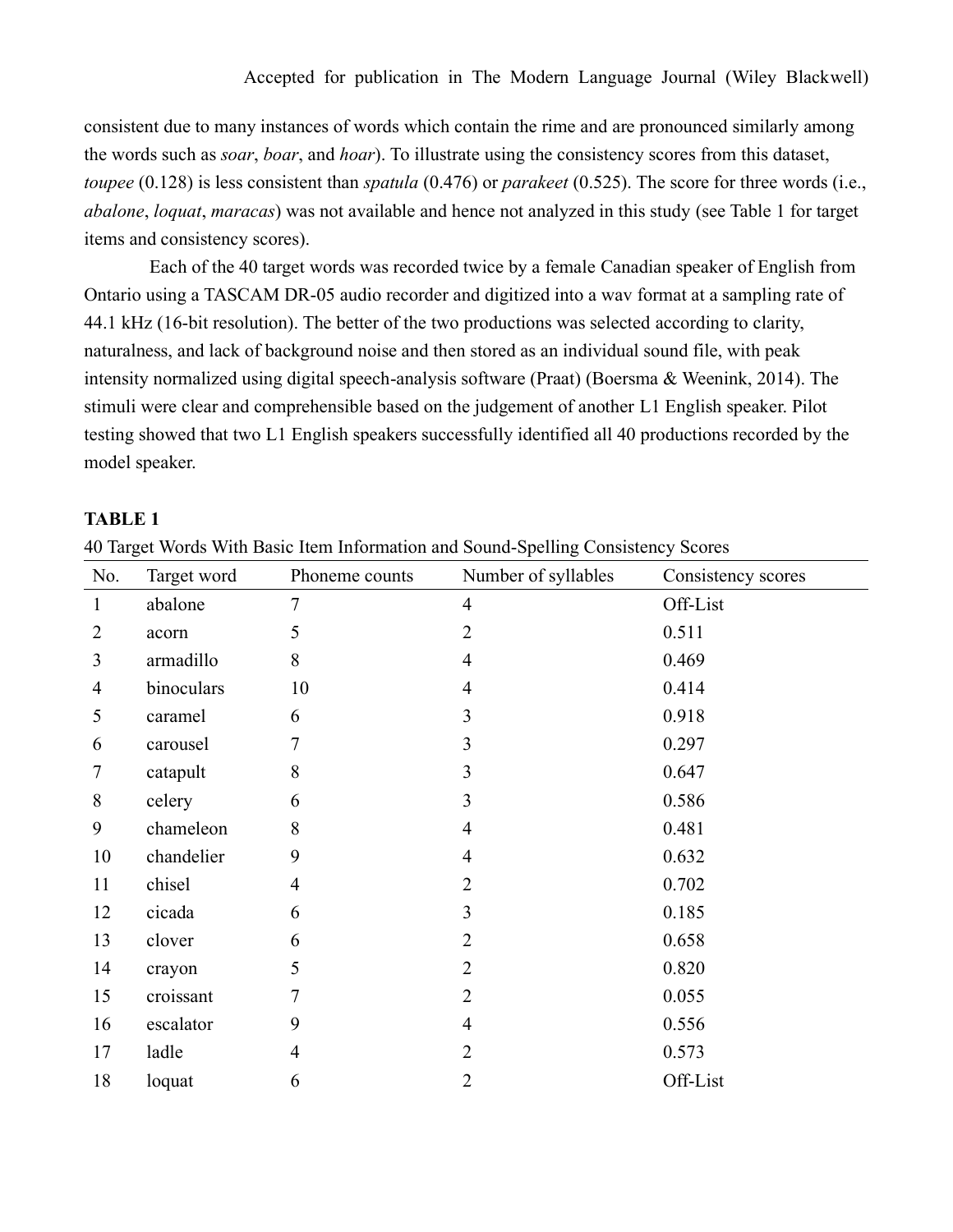| No. | Target word | Phoneme counts | Number of syllables     | Consistency scores |
|-----|-------------|----------------|-------------------------|--------------------|
| 19  | lotus       | 5              | $\overline{2}$          | 0.623              |
| 20  | maracas     | 7              | 3                       | Off-List           |
| 21  | marshmallow | $8\,$          | 3                       | 0.490              |
| 22  | mermaid     | 6              | $\overline{2}$          | 0.949              |
| 23  | pacifier    | $8\,$          | $\overline{4}$          | 0.435              |
| 24  | parakeet    | $\,8\,$        | 3                       | 0.525              |
| 25  | persimmon   | $8\,$          | $\overline{\mathbf{3}}$ | 0.619              |
| 26  | podium      | 6              | $\overline{\mathbf{3}}$ | 0.488              |
| 27  | porcupine   | 9              | 3                       | 0.575              |
| 28  | protractor  | 10             | 3                       | 0.643              |
| 29  | raccoon     | 5              | $\overline{2}$          | 0.716              |
| 30  | raisin      | $\overline{4}$ | $\overline{2}$          | 0.544              |
| 31  | razor       | 5              | $\overline{2}$          | 0.279              |
| 32  | spatula     | 7              | 3                       | 0.476              |
| 33  | strainer    | 7              | $\overline{2}$          | 0.879              |
| 34  | syringe     | 6              | $\overline{2}$          | 0.536              |
| 35  | tadpole     | 6              | $\sqrt{2}$              | 0.796              |
| 36  | toboggan    | 7              | 3                       | 0.370              |
| 37  | toupee      | $\overline{4}$ | $\overline{2}$          | 0.128              |
| 38  | treadmill   | 7              | $\overline{2}$          | 0.934              |
| 39  | walrus      | 6              | $\overline{2}$          | 0.637              |
| 40  | xylophone   | $\overline{7}$ | 3                       | 0.658              |

Accepted for publication in The Modern Language Journal (Wiley Blackwell)

*Note.* Sound-spelling consistency scores were calculated using Chee et al.'s (2020) consistency norms for 37,677 English words with type selected as a counting unit. Items labelled as "Off-List" were not available in the norm list and hence not analyzed in this study.

### *Treatment and Testing*

Paired-associate vocabulary learning was implemented as the learning intervention for three reasons. It allowed for careful control of the presentation of the target items, it has been found to positively contribute to learning the written forms of words, and it has been used frequently in studies of vocabulary learning (Nation & Webb, 2011). The learning and testing schedule was programmed with PsychoPy (Peirce, 2007). Before the treatment began, participants put on headphones equipped with a microphone (AT810 Cardioid Headset Microphone) and familiarized themselves with the vocabulary learning task by working through three practice examples. During the treatment, participants encountered the meanings of the target words conveyed in visual images (i.e., copyright-free pictures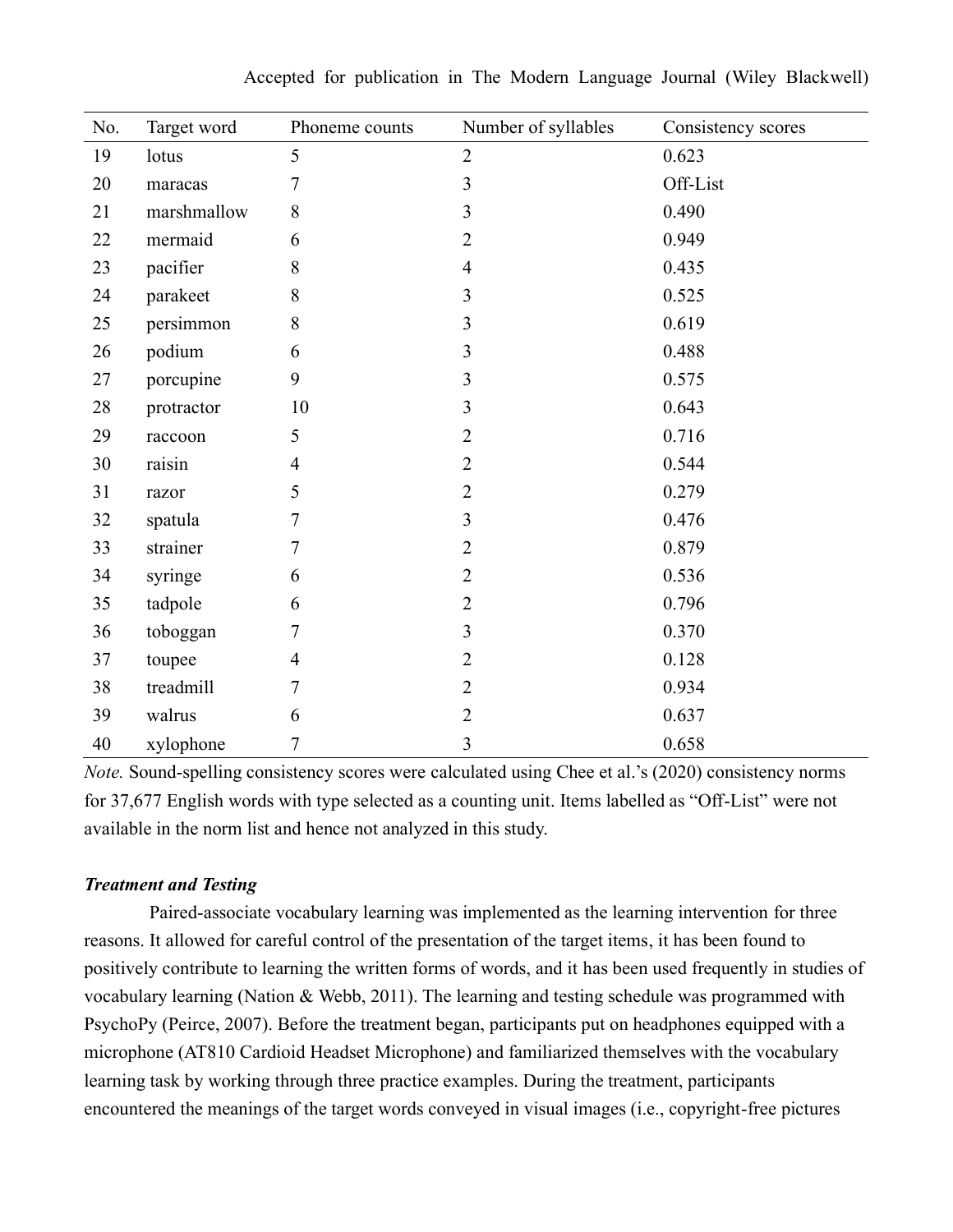retrieved from the Internet, standardized to a size of  $400 \times 400$  pixels) while seeing and/or hearing the target word forms. For each target item, the picture was displayed on the computer screen for 4 seconds. For the conditions involving spoken input (LO and RWL), the auditory presentation of the target word began 750 milliseconds after the picture appeared. For the conditions receiving written input (RO and RWL), the orthographic presentation of the target word appeared under the corresponding picture for 4 seconds. A 2-second blank interval was inserted between trials.

During the treatment, the 40 target items were presented in a sequence of eight blocks of five items. The experimental groups received exposure to each of the 40 target items once in one of three different modes of input (LO, RO, and RWL). For all groups, the order of item presentation was randomized across participants. Immediately after the final exposure to each block of five items, a picture-naming test was administered. In the picture-naming test, participants were presented with the same pictures that were presented during the learning trial and asked to twice orally produce the words corresponding to the pictures shown on the computer screen. If participants did not remember a word, they were instructed to move to the next item. Their speech was recorded with a TASCAM DR-05 audio recorder and digitized into a wav format at a sampling rate of 44.1 kHz with 16-bit resolution. One out of two productions per word (i.e., a speech sample without fillers or self-corrections during articulation) was selected and stored in an individual sound file, with peak intensity normalized using Praat (Boersma & Weenink, 2014). The same test procedure (except for exposure treatment) was adopted for both pretest and delayed posttest. Prior to data collection, issues with clarity of visual stimuli, trial procedures, and testing procedures were resolved through a pilot study with 20 university students with a similar learning background. Data for pilot study participants were not included in the main data analysis (visual stimuli is available in the Online Supporting Information).

#### *Procedure*

The experiment was conducted over two sessions on two different days. On Day 1, participants took the pretest, completed the treatment, an immediate posttest, and the Vocabulary Levels Test. On Day 2, approximately 6 days  $(M = 6.1, SD = 3.6)^1$  after the first session, participants completed a surprise delayed posttest and filled out language background questionnaires. The test format (i.e., picture naming) across three time points was the same except that 10 high-frequency items were added to the pretest to boost motivation. The 10 high-frequency items were not included in the analyses. Participants were asked to learn the English words, and forewarned that they would be asked to produce words in response to pictures immediately after learning trials. Participants in the RO condition were told that they would see the spellings of words without any auditory information presented. Participants in the RWL condition were told that they would see and hear target words simultaneously. The treatment and tests were conducted individually with the researcher or a research assistant. All speech samples were recorded in a sound-attenuated booth at a university. A total of 4,061 speech samples were elicited from 75 speakers on the pretest, immediate posttest, and delayed posttest and evaluated for form-meaning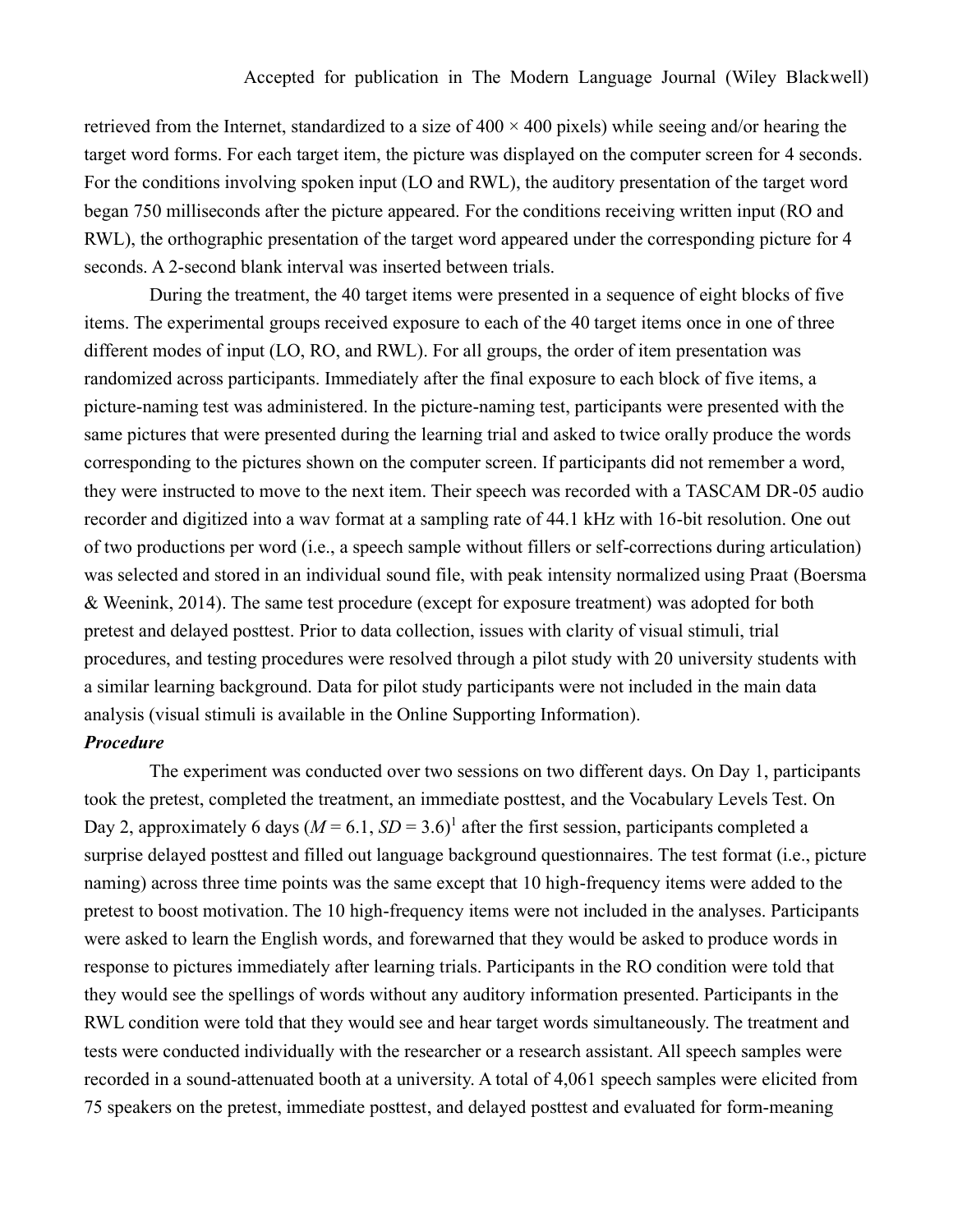connection and pronunciation measures.

#### *Form-Meaning Connection and Pronunciation Measures*

To assess form-meaning connection, spoken form recall (e.g., production of accurate forms of words in a picture-naming test) was measured. Form recall is considered the most difficult measure of form–meaning knowledge compared to three other measures: form recognition, meaning recognition, and meaning recall (Laufer & Goldstein, 2004). For pronunciation measures, following (Derwing  $\&$ Munro, 2015), two constructs were measured: accentedness (i.e., listener rating of the extent to which learners' word productions deviated from a L1 variety of the target language) and comprehensibility (i.e., listener rating of the degree of effort needed to comprehend learners' word productions).

To measure three aspects of word knowledge (spoken form recall, accentedness, comprehensibility), 6 L1 speakers of Canadian English from Ontario (3 females, 3 males) were recruited to participate in a series of rating sessions. Speakers of Canadian English were chosen because they represented the variety of English that was readily accessible to the researchers and that provided a reasonable L1-speaker benchmark for assessing the pronunciation of L2 learners. Three of 6 speakers had language teaching experiences in EFL and English-as-a-second language (ESL) contexts. All 6 speakers had no hearing problems and were highly familiar with Japanese-accented English (*M* = 5.1, range = 4–6 in response to 1 = *not familiar at all*, 6 = *very familiar*). Raters completed a word listening task programmed using PsychoPy (Peirce, 2007). In this task, raters first listened to each of the speech samples and pressed an "f" key for correct and a "j" key for incorrect word pronunciation. Pronunciation was considered correct if it was sufficiently intelligible with minor errors or foreign accents present (Kang et al., 2013). Raters were first presented with 40 target words produced by the model speaker as a reference point and asked to evaluate whether L2 speech samples were intelligible to an average speaker of their variety of English. For some of the words having multiple variant pronunciations (e.g., /baɪnάkjʊlərz/ and /bɪnάkjʊlərz/ for *binoculars*), the one which was produced by the model speaker was considered as the expected target sound. Form recall was coded dichotomously with 1 point assigned to responses judged as correct by all six raters and 0 points to responses judged as incorrect by one or more raters or missing responses (i.e., failure to name pictures).

Second, for samples judged correct, listeners rated accentedness (1 = *not accented at all*, 5 = *heavily accented*) and comprehensibility (1 = *easy to understand*, 5 = *hard to understand*). The 5-point numerical scale was adopted because in contrast to earlier studies measuring L2 speech at sentence- or discourse-levels (e.g., through a 9-point scale in Munro & Derwing, 1995), this study focused on words as a unit of speech samples. Given the relatively limited amount of linguistic information available at the word level, using a large number of scale points might make the rating task excessively challenging or even confusing. Also, for intuitive L2 speech judgments of this kind, rating performance using a 5-point scale could be as reliable as when a 9-point scale is used (Isaacs & Thomson, 2013). A pilot study also confirmed that the choice of a 5-point rating scale was appropriate for rating word pronunciation in this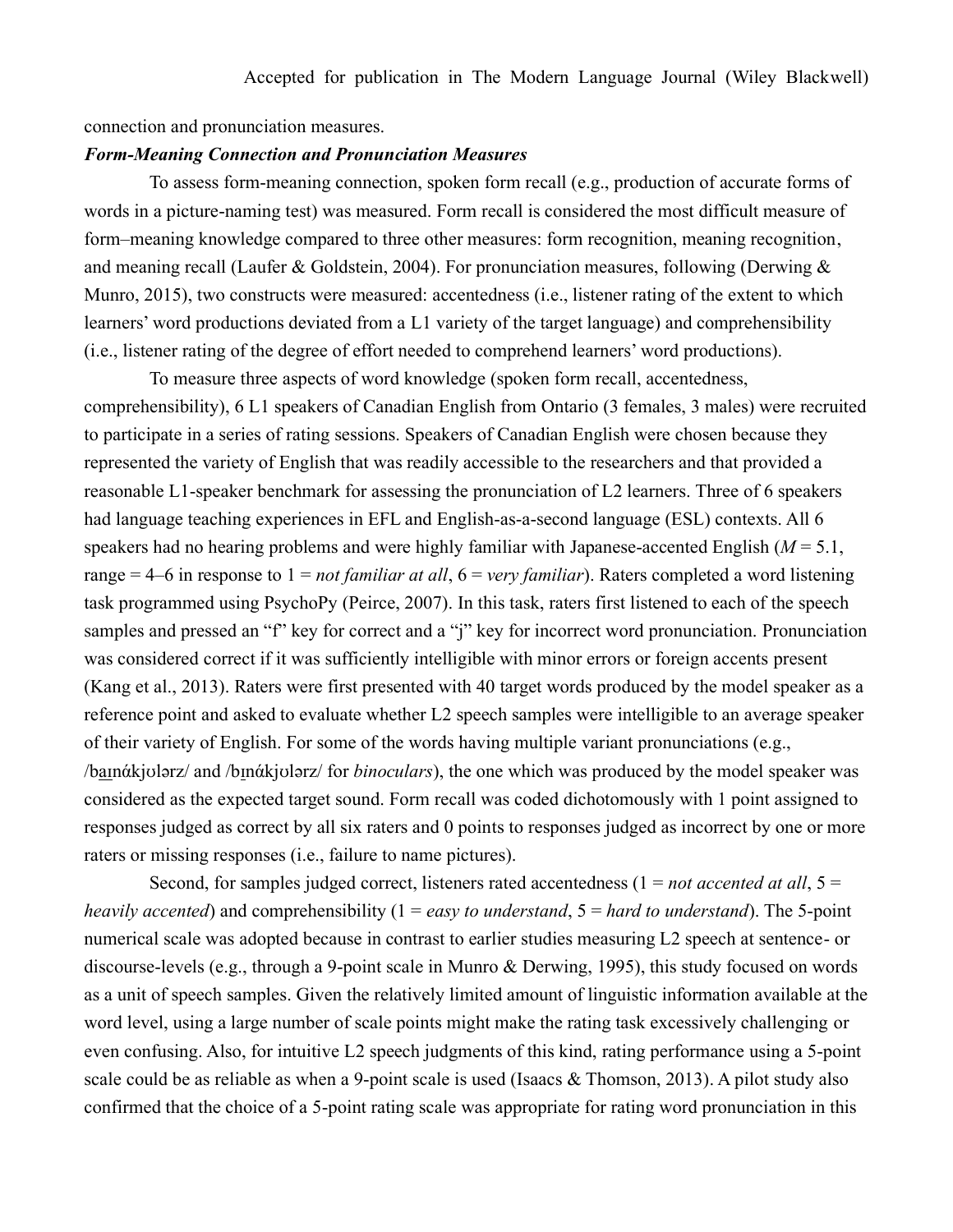study. Prior to main rating sessions, raters first familiarized themselves with 40 target words and a rating procedure through completing a practice listening task with 50 items (not included for analysis in this study). They then listened to each of the speech samples from the main dataset, completed a binary rating task (correct vs. incorrect), and rated accentedness and comprehensibility for items they had judged as correct. Raters were presented with 41 blocks of 100 samples and a final block of 41 samples. These samples consisted of random selection of pretest, immediate posttest, and delayed posttest items, as well as L1 speakers'samples (included as distracter items), totaling 4,141 items (4,061 from Japanese speakers + 80 from English speakers). The inclusion of the English speaker samples also allowed us to confirm the reliability of raters' performance. Recordings were played only once. In the first meeting with the researcher, the raters first practiced rating 50 samples and then rated the first block of 100 samples. Raters subsequently evaluated the remaining samples in their own time.

## *Data Analysis*

Preliminary analysis of raters' responses to English speaker samples showed that raters consistently judged the English-speaker baseline as correct (100% accuracy), least accented (94% of samples were rated as 1 = *not accented at all*), and easiest to understand (99% of samples were rated as 1 = *easy to understand*). The interrater reliability for accentedness (*α* = .75) and comprehensibility (*α*  $=$  .72) was not perfect yet satisfactory for research purposes ( $\alpha$  > .70; Larson–Hall, 2010). These preliminary results confirmed the reliability of the raters' performance and their understanding of the tasks. In response to the first research question, data of form recall  $(1 = correct, 0 = incorrect)$  were analyzed in a generalized linear mixed-effects model with a binomial distribution (Jaeger, 2008). The fixed factors included (dummy-coded) mode of input (LO, RO, RWL), (dummy-coded) time (pretest, immediate posttest, delayed posttest), and the interaction term. We included random intercepts for participant (75 levels), word (40 levels), and rater (6 levels), a by-word random slope for the mode-ofinput factor, and the correlation between the slope and the intercept. Before conducting analysis to answer the second and third research questions, accentedness and comprehensibility ratings were calculated only for responses to the target items that learners did not recall at pretest but recalled after treatment, such that pronunciation scores reflected the development of the spoken forms of unfamiliar words. The resulting datapoints (or observations) for accentedness and comprehensibility were 10,434 cases (1,739  $\times$  6 raters). Data of accentedness and comprehensibility were analyzed in a mixed-effects model. The fixed factors included (dummy-coded) mode of input (LO, RO, RWL), (dummy-coded) time (immediate and delayed posttests), (grand-mean centered) sound-spelling consistency, and all of the interactions between them (stepwise model comparison was not adopted here). We included random intercepts for participant (75 levels), word (40 levels), and rater (6 levels), a by-word random slope for the mode-of-input factor, a by-participant random slope for the consistency factor, and the correlations between the slopes and the intercepts.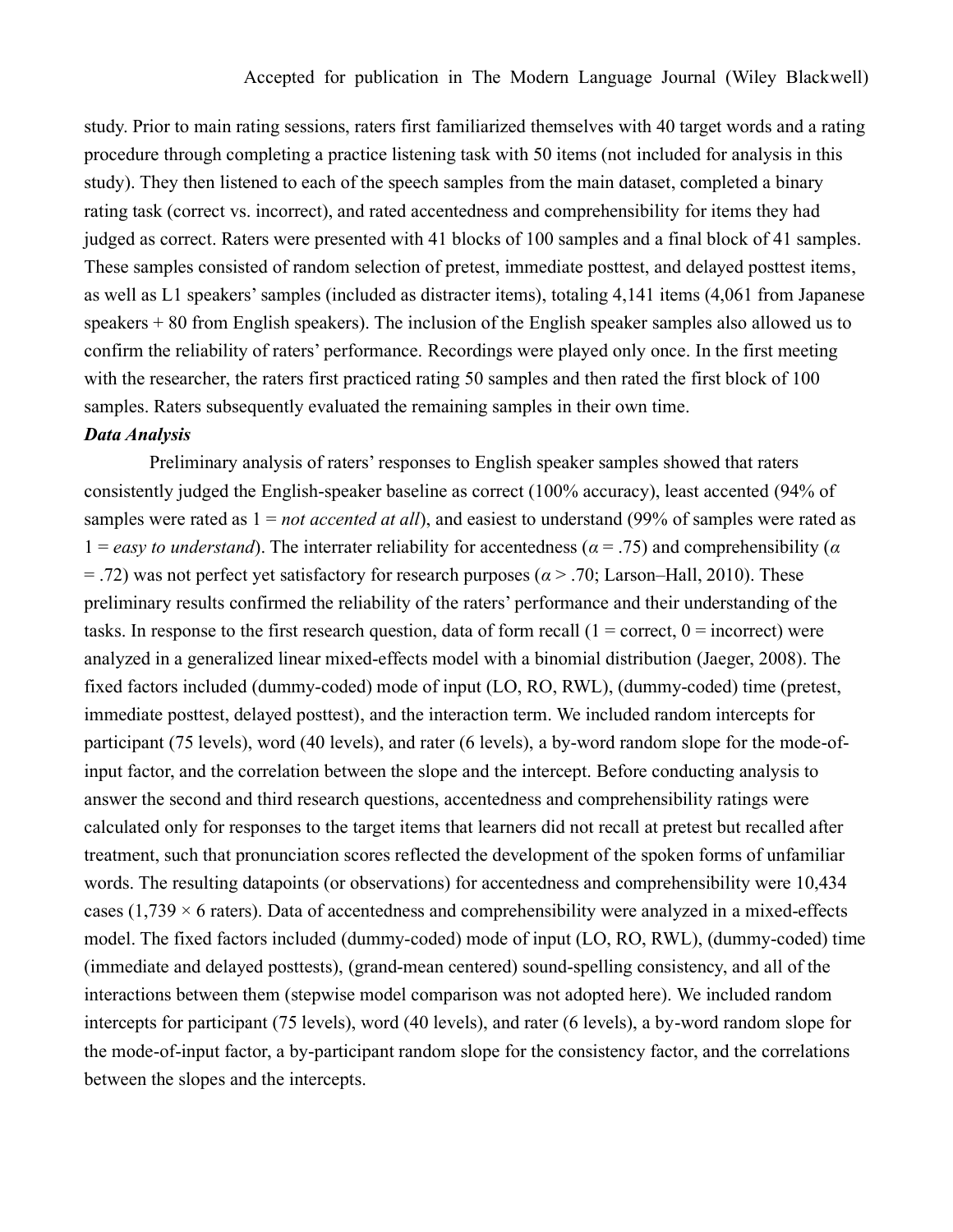Accepted for publication in The Modern Language Journal (Wiley Blackwell)

## **RESULTS**

Descriptive statistics of spoken form recall, accentedness, and comprehensibility are presented in Table 2. Changes in scores for spoken form recall, accentedness, and comprehensibility between different test timepoints are illustrated in Figures 1, 2, and 3. Full results of mixed-effects modelling conducted to answer research questions (i.e., variance components, R-squared, random parameter correlations, and model fit indices) can be found in the Online Supporting Information.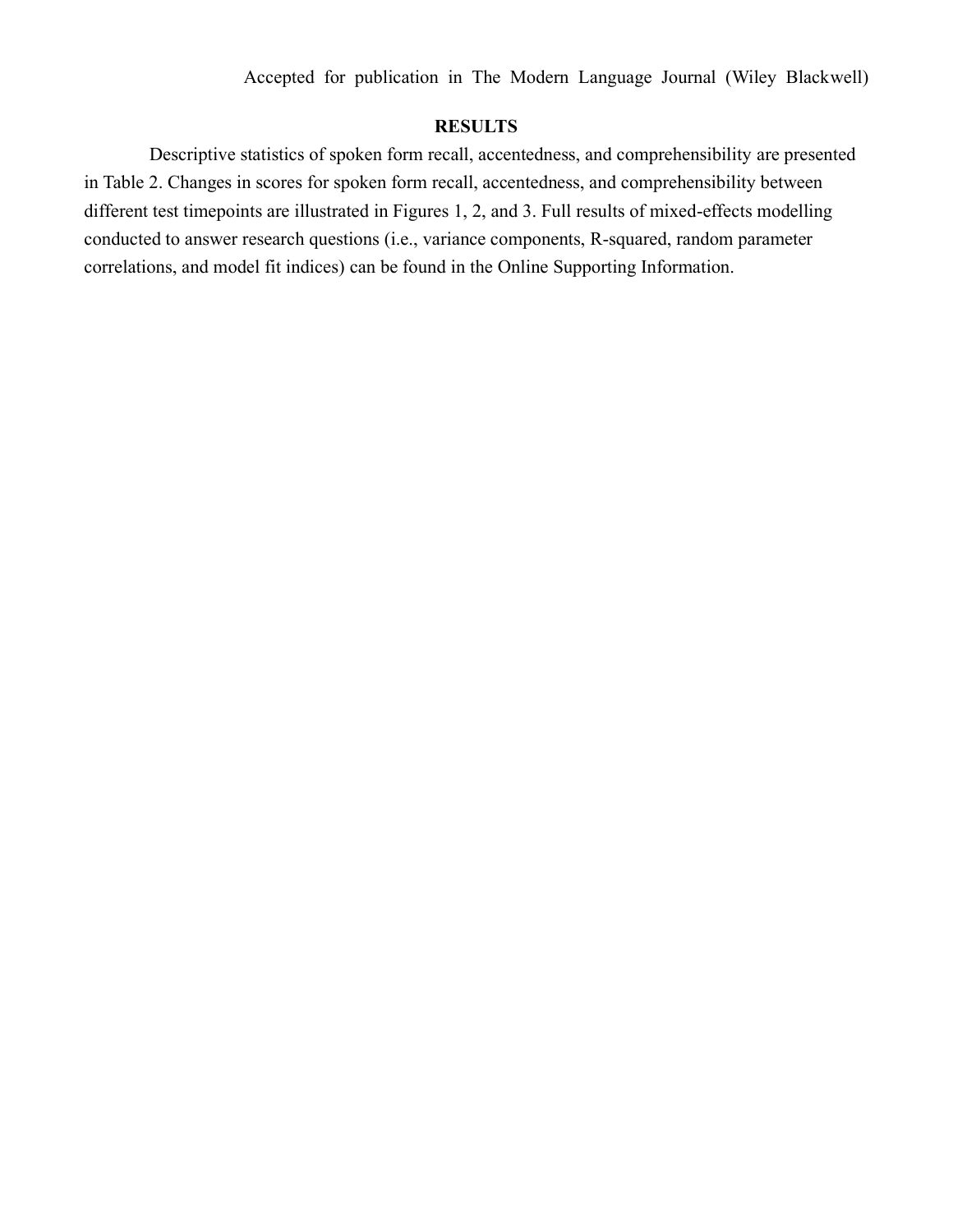## **TABLE 2**

|            |              | Spoken form recall |              |              | Accentedness | Comprehensibility |              |  |
|------------|--------------|--------------------|--------------|--------------|--------------|-------------------|--------------|--|
| Subgroups  |              | Immediate          | Delayed      | Immediate    | Delayed      | Immediate         | Delayed      |  |
|            | Pretest      | posttest           | posttest     | posttest     | posttest     | posttest          | posttest     |  |
| LO         | 0.25(0.05)   | 0.48(0.10)         | 0.33(0.07)   | 3.78(0.27)   | 3.73(0.41)   | 3.18(0.35)        | 2.82(0.50)   |  |
|            | [0.22, 0.27] | [0.43, 0.52]       | [0.30, 0.36] | [3.67, 3.89] | [3.56, 3.90] | [3.04, 3.33]      | [2.61, 3.03] |  |
| <b>RO</b>  | 0.25(0.07)   | 0.49(0.10)         | 0.34(0.07)   | 4.08(0.24)   | 3.98(0.31)   | 3.43(0.30)        | 3.15(0.35)   |  |
|            | [0.22, 0.27] | [0.45, 0.53]       | [0.31, 0.37] | [3.97, 4.18] | [3.85, 4.11] | [3.30, 3.55]      | [3.01, 3.29] |  |
| <b>RWL</b> | 0.27(0.05)   | 0.53(0.10)         | 0.36(0.07)   | 3.80(0.26)   | 3.86(0.38)   | 3.20(0.30)        | 2.98(0.41)   |  |
|            | [0.25, 0.29] | [0.49, 0.57]       | [0.33, 0.39] | [3.69, 3.90] | [3.70, 4.02] | [3.07, 3.33]      | [2.81, 3.15] |  |

Means, Standard Deviations, and 95% Confidence Intervals for Spoken Form Recall, Accentedness, and Comprehensibility by Group

*Note*. Accentedness (1 = *not accented at all* to 5 = *heavily accented*); comprehensibility (1 = *easy to understand* to 5 = *hard to understand*). Standard deviations are in parentheses and upper and lower confidence intervals are in square brackets.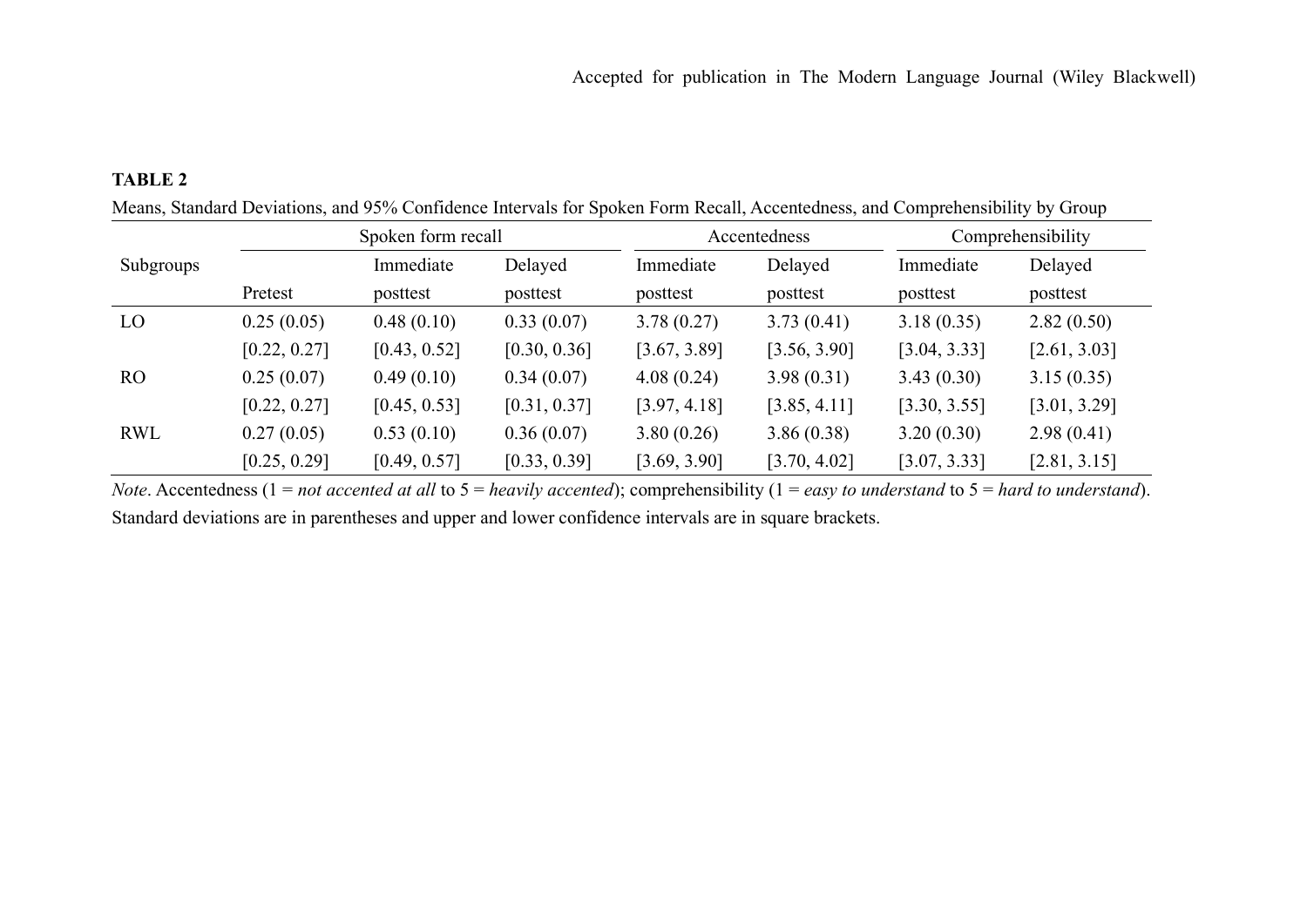#### *Spoken Form Recall*

Logistic mixed-effects modeling revealed significant effects for Time,  $\chi^2(2) = 6502.68$ , *p*  $<$  0.01, but not for Group (mode of input),  $\chi^2(2) = 5.23$ ,  $p = 0.073$ . However, there was a significant Time × Group interaction,  $\chi^2(4) = 22.12$ ,  $p < .001$  (see Figure 1). There were no statistically significant differences between the three groups at pretest (LO,  $M = 25\%$ ,  $SD = 5\%$ ; RO,  $M = 25\%$ , *SD* = 7%; RWL,  $M = 27\%$ ,  $SD = 5\%$ ; LO vs. RO:  $\beta = 0.03$ ,  $SE = 0.33$ ,  $z = 0.11$ ,  $p = .915$ ; LO vs. RWL:  $\beta = 0.50$ , *SE* = 0.33, *z* = 1.51, *p* = .130; RO vs. RWL:  $\beta = 0.47$ , *SE* = 0.33, *z* = 1.41, *p* = .159).<sup>2</sup> At immediate posttest, learners receiving both written and spoken input significantly outperformed those receiving only spoken input (RWL,  $M = 53\%$ ,  $SD = 10\%$ ; LO,  $M = 48\%$ ,  $SD = 10\%$ ;  $\beta = 0.51$ ,  $SE = 0.41$ ,  $z = 1.99$ ,  $p = .047$ ), but learners in the RWL group did not outperform those receiving only written input (RO,  $M = 49\%$ ,  $SD = 10\%$ ;  $\beta = 0.01$ ,  $SE = 0.25$ ,  $z = 0.05$ ,  $p = .961$ ). There was a tendency for the RO group to yield a larger gain than for the LO group ( $\beta$  = 0.50, *SE* = 0.27, *z* = 1.82,  $p = 0.068$ ). At delayed posttest, no significant differences were found between the three groups with the difference between RWL and LO approaching statistical significance (LO,  $M = 33\%$ ,  $SD = 7\%$ ; RO = 34%, *SD* = 7%; RWL,  $M = 36\%$ ,  $SD = 7\%$ ; LO vs. RO:  $\beta = 0.63$ ,  $SE = 0.40$ ,  $z = 1.58$ ,  $p = .114$ ; RO vs. RWL: *β* = 0.05, *SE* = 0.38, *z* = 0.13, *p* = .899; RWL vs. LO: *β* = 0.68, *SE* = 0.39, *z* = 1.76, *p*  $= .078$ ).

## **FIGURE 1**

Group Means for Spoken Form Recall Over Time.



Note. Error bars represent standard errors (SE) of the means.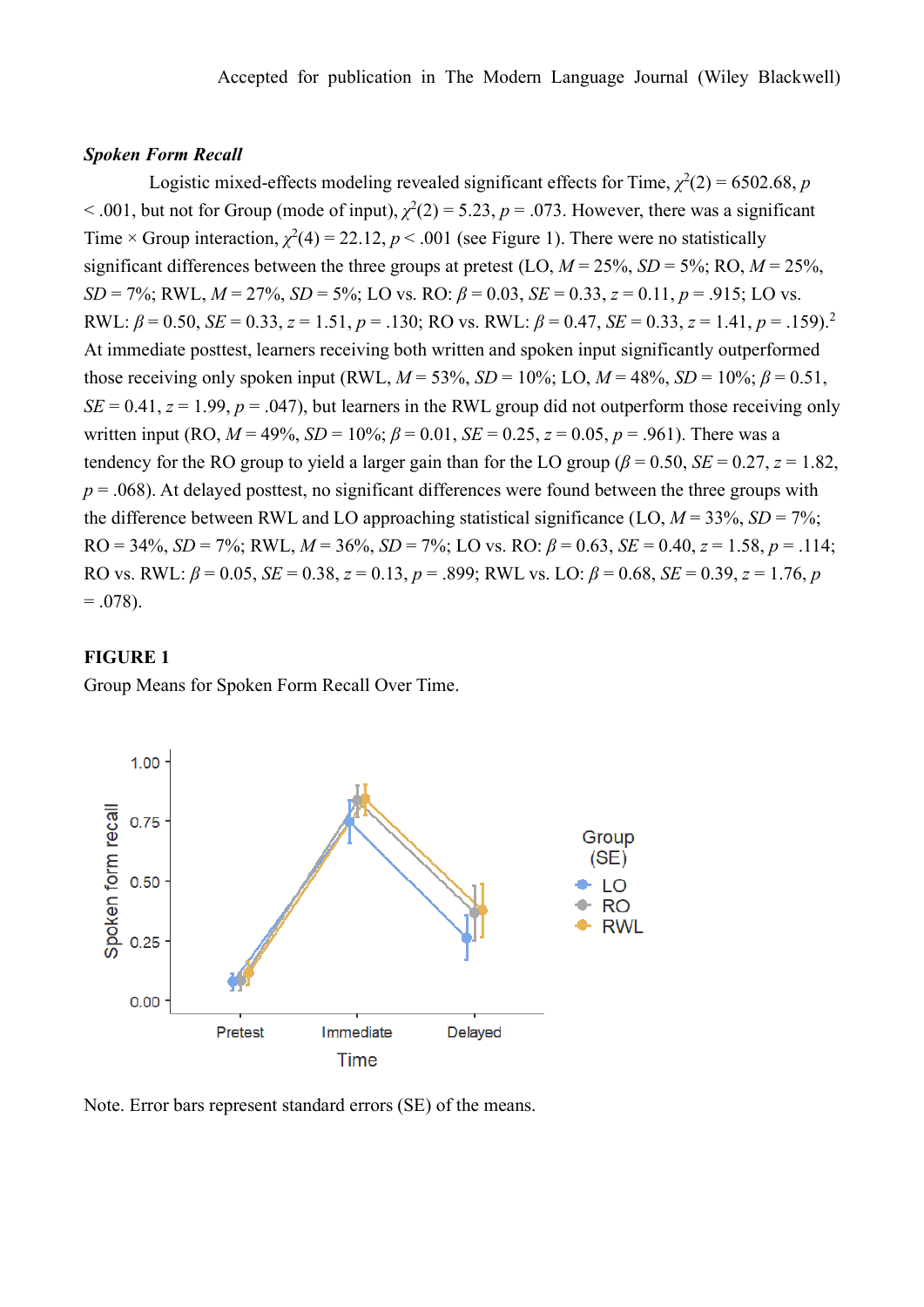### *Accentedness and Comprehensibility*

Mixed effects modelling was used to explore a three-way interaction effect (Time  $\times$  Group  $\times$ Consistency), separately for accentedness and comprehensibility. The interaction was statistically significant for accentedness,  $F(2, 6770.9) = 3.51$ ,  $p = .030$ , and comprehensibility,  $F(2, 7373.7) =$ 5.71, *p* = .003. For accentedness ratings at immediate posttest, learners receiving only written input were perceived significantly more heavily accented than those receiving only spoken input or both spoken and written input together (RO vs. LO:  $\beta = 0.42$ ,  $SE = 0.10$ ,  $t = 4.21$ ,  $d = 1.19$ ,  $p < .001$ ; RO vs. RWL,  $\beta = 0.37$ ,  $SE = 0.09$ ,  $t = 4.04$ ,  $d = 1.14$ ,  $p < .001$ ). No significant difference was found between the LO and RWL groups ( $\beta$  = 0.05, *SE* = 0.09,  $t$  = 0.57,  $d$  = 0.16,  $p$  = .570). At delayed posttest, the superiority of spoken input over the written-input-only condition remained present for LO versus RO ( $\beta$  = 0.35, *SE* = 0.13,  $t$  = 2.68,  $d$  = 0.76,  $p$  = .010), and also for RWL versus RO to a lesser degree ( $\beta$  = 0.20, *SE* = 0.11,  $t$  = 1.84,  $d$  = 0.52,  $p$  = .071). No significant difference was found between the LO and RWL groups  $(\beta = 0.16, SE = 0.11, t = 1.39, d = 0.39, p = .174)$ .

For comprehensibility ratings at immediate posttest, learners receiving spoken input or both spoken and written input simultaneously were perceived significantly more comprehensible than those receiving written input only (LO vs. RO:  $\beta = 0.36$ ,  $SE = 0.12$ ,  $t = 3.05$ ,  $d = 0.86$ ,  $p = .003$ ; RWL vs. RO:  $\beta = 0.33$ ,  $SE = 0.10$ ,  $t = 3.27$ ,  $d = 0.92$ ,  $p = .002$ ). There was no significant difference between the LO and RWL groups (*β* = 0.03, *SE* = 0.10, *t* = 0.35, *d* = 0.10, *p* = 0.73). At delayed posttest, no significant differences were observed between the three groups with the trend that RWL was perceived to be more comprehensible than RO (LO vs. RO:  $\beta = 0.27$ ,  $SE = 0.17$ ,  $t = 1.63$ ,  $d =$ 0.46,  $p = .109$ ; LO vs. RWL:  $β = 0.04$ ,  $SE = 0.14$ ,  $t = 0.27$ ,  $d = 0.08$ ,  $p = .788$ ; RWL vs. RO:  $β = 0.23$ ,  $SE = 0.13$ ,  $t = 1.75$ ,  $d = 0.49$ ,  $p = .087$ ).

## **FIGURE 2**

Group Means for Accentedness Over Time.

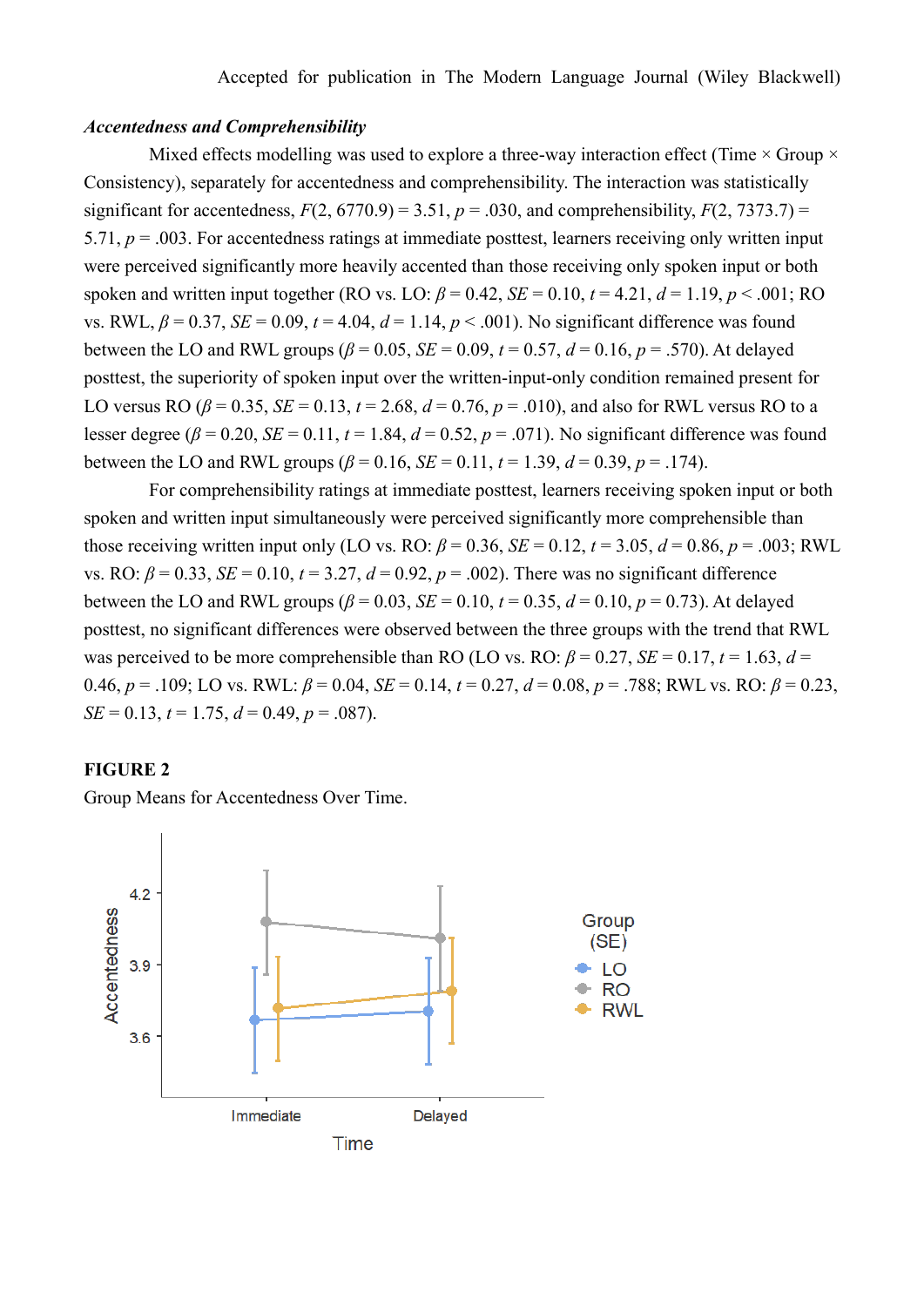Note. Error bars represent standard errors (SE) of the means.

## **FIGURE 3**

Group Means For Comprehensibility Over Time.



Note. Error bars represent standard errors (SE) of the means.

Sound-spelling consistency of words was in general negatively associated with pronunciation measures (accentedness:  $\beta = -0.64$ ,  $SE = 0.24$ ,  $t = -2.70$ ,  $p = .001$ ; comprehensibility:  $\beta = -1.11$ , *SE* = 0.32,  $t = -3.46$ ,  $p = .001$ ), indicating that productions of consistent words tended to be perceived more targetlike and comprehensible than those of inconsistent words. However, Figures 4 to 7 illustrate that the effect of consistency appeared to vary across experimental groups and testing times. At immediate posttest for both accentedness and comprehensibility, the strength of the relationship between consistency and pronunciation measures was significantly different between the LO and RO groups as well as between the LO and RWL groups (accentedness: RO vs. LO:  $\beta$  = – 0.88, *SE* = 0.38,  $t = -2.33$ ,  $p = .024$ ; RWL vs. LO:  $\beta = -0.81$ , *SE* = 0.31,  $t = -2.57$ ,  $p = .014$ ; comprehensibility: RO vs. LO:  $\beta = -1.43$ ,  $SE = 0.52$ ,  $t = -2.73$ ,  $p = .009$ ; RWL vs. LO:  $\beta = -1.08$ , *SE*  $= 0.41$ ,  $t = -2.64$ ,  $p = .011$ ), indicating that the extent to which productions of consistent words become more targetlike and comprehensible was greater for learners receiving written input (RO and RWL) than those receiving spoken input only (LO). Such an effect was not found when two groups (RWL and RO) receiving written input were compared either for accentedness ( $\beta$  = 0.08, *SE* = 0.32, *t*  $= 0.24, p = .814$ ) or comprehensibility ( $\beta = 0.35$ ,  $SE = 0.42$ ,  $t = 83$ ,  $p = .410$ ). At delayed posttest, no significant variations in the effect of consistency on pronunciation measures were found between the three groups for either accentedness (RO vs. LO:  $\beta = -0.07$ ,  $SE = 0.61$ ,  $t = -0.12$ ,  $p = .908$ ; RWL vs. LO:  $\beta = 0.02$ ,  $SE = 0.51$ ,  $t = 0.04$ ,  $p = .968$ ; RWL vs. RO:  $\beta = 0.09$ ,  $SE = 0.47$ ,  $t = 0.20$ ,  $p = .846$ ) or comprehensibility (RO vs. LO:  $β = -0.43$ ,  $SE = 0.77$ ,  $t = -0.56$ ,  $p = .581$ ; RWL vs. LO:  $β = -0.01$ , *SE*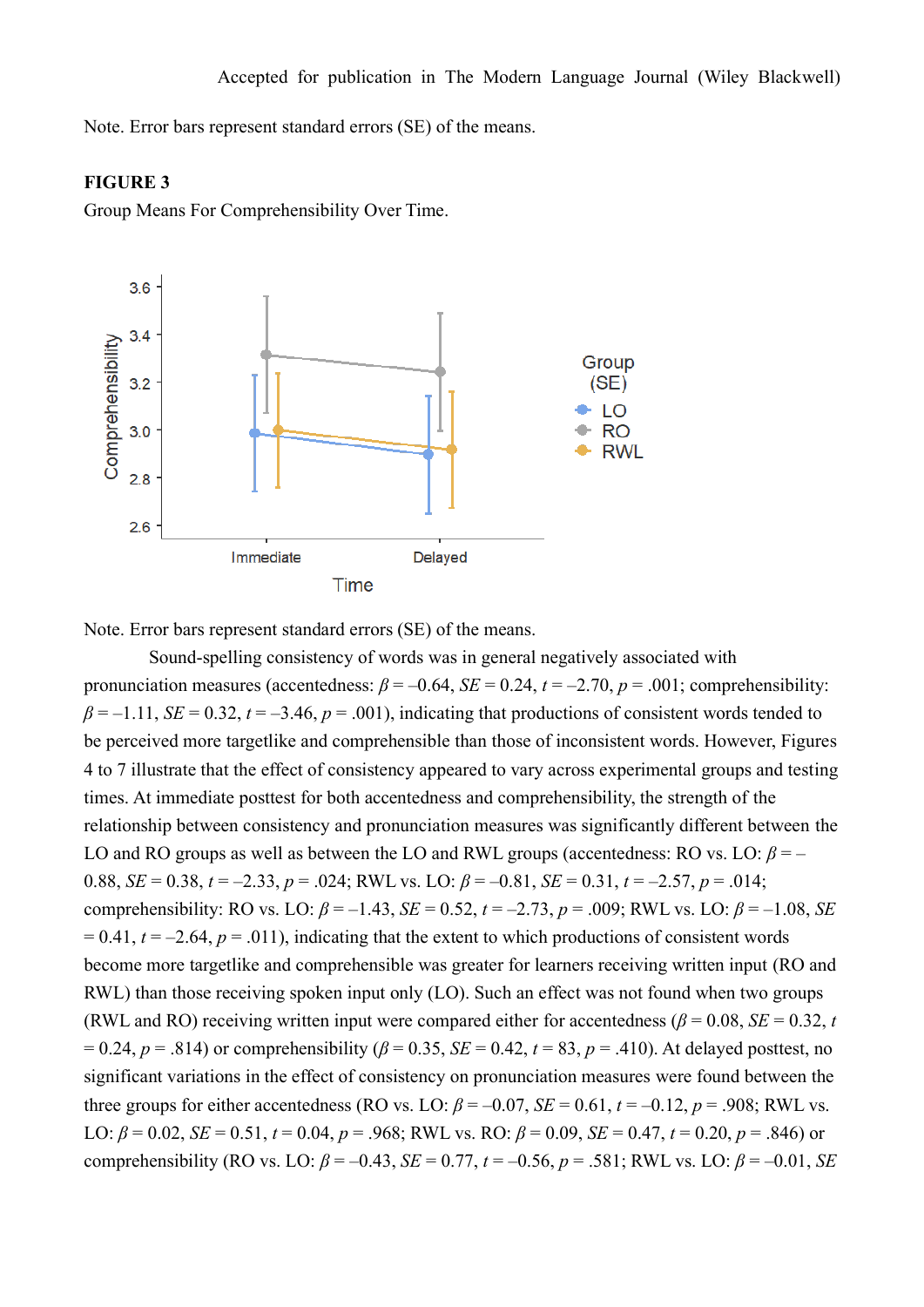$= 0.63$ ,  $t = -0.02$ ,  $p = .985$ ; RWL vs. RO:  $\beta = 0.41$ ,  $SE = 0.59$ ,  $t = 0.70$ ,  $p = .488$ ).

## **FIGURE 4**

Relationship Between Sound-Spelling Consistency and Accentedness per Group (Immediate Posttest).



## **FIGURE 5**

Relationship Between Sound-Spelling Consistency and Accentedness per Group (Delayed Posttest)

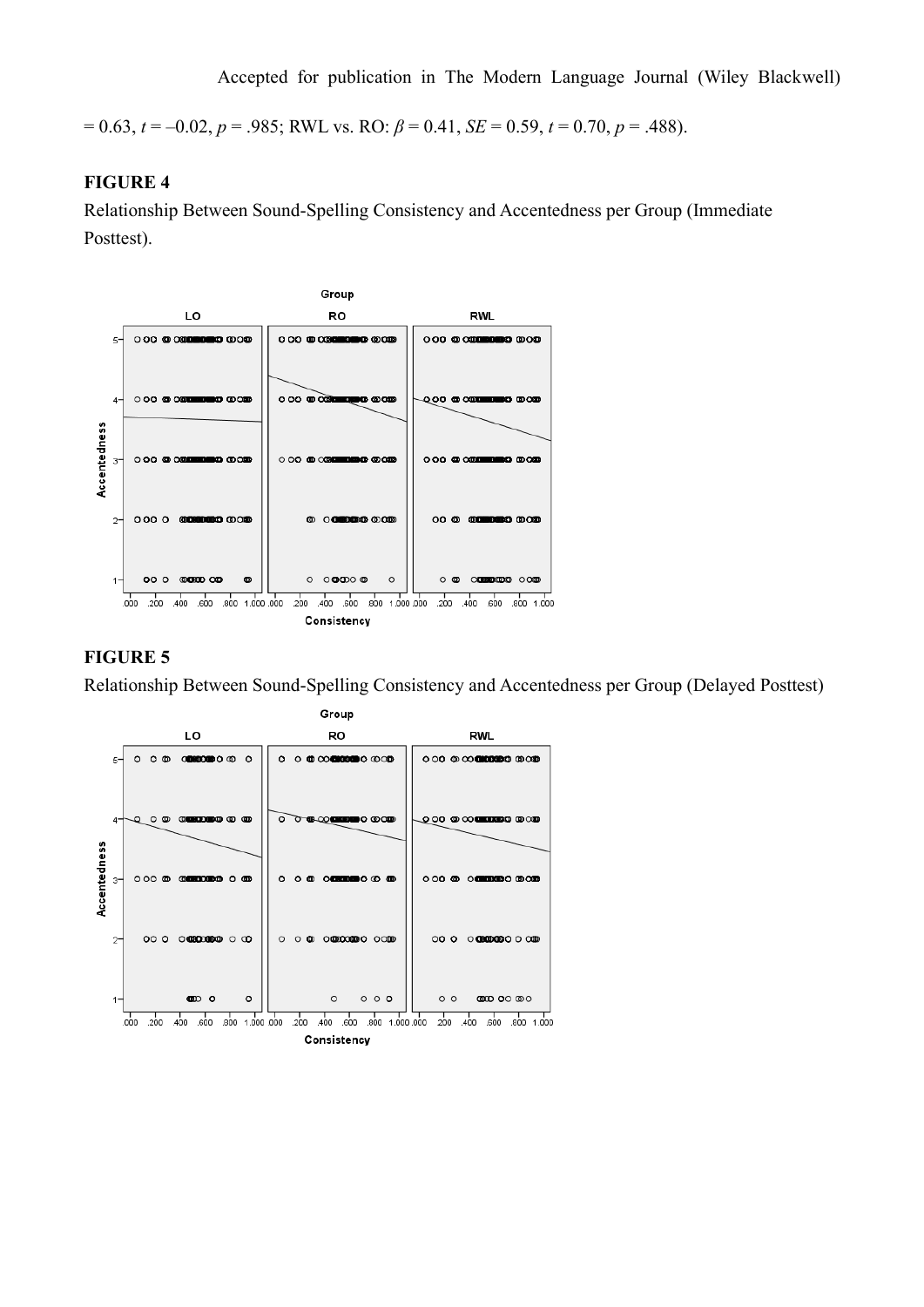## **FIGURE 6**

Relationship Between Sound-Spelling Consistency and Comprehensibility per Group (Immediate Posttest)



## **FIGURE 7**

Relationship Between Sound-Spelling Consistency and Comprehensibility per Group (Delayed Posttest)



Finally, a follow-up analysis was conducted to examine whether learners in the written-input conditions (RO and RWL) could perform better than those in the spoken-input-only condition (LO) when learning words that are highly consistent in sound-spelling correspondence. The target words with consistency scores (i.e., 37 items) were sequenced in the order of consistency and organized into three categories (12 low-consistency words, 13 mid-consistency words, and 12 high-consistency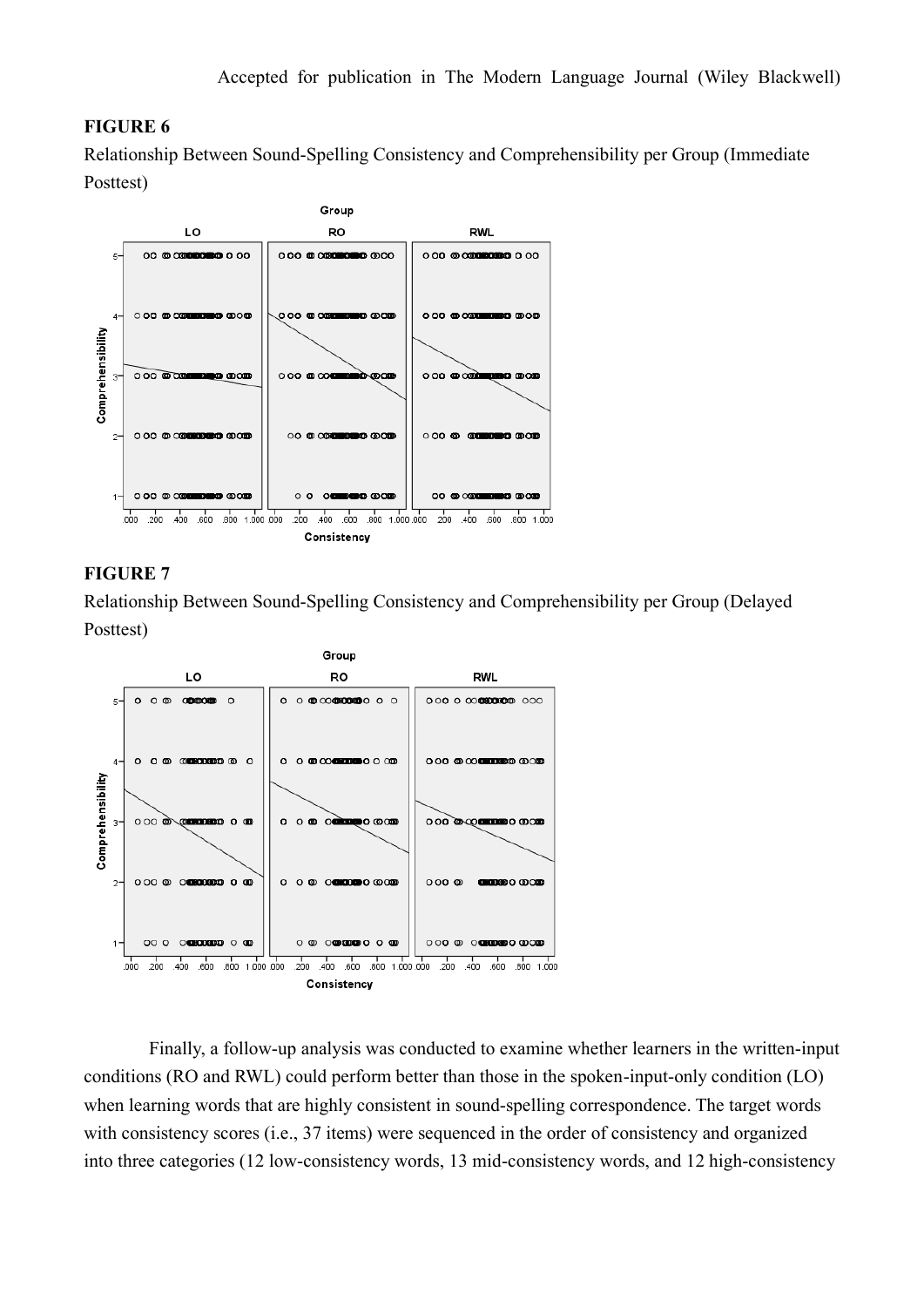words). A mixed-effects modelling analysis was conducted on the set of 12 high-consistency words. The analysis showed a similar pattern of the results found in the original analysis with all target words included (see above). Although no significant between-groups differences were found for the delayed-posttest result, the LO and RWL groups significantly outperformed RO at immediate posttest for accentedness (RO vs. LO:  $\beta$  = 0.40, *SE* = 0.12,  $t$  = 3.37,  $p$  = .002; RO vs. RWL:  $\beta$  = 0.44, *SE* = 0.15, *t* = 3.03, *p* = .006) and comprehensibility (RO vs. LO:  $\beta$  = 0.36, *SE* = 0.15, *t* = 2.44, *p* = .022; RO vs. RWL:  $\beta$  = 0.38, *SE* = 0.17,  $t$  = 2.19,  $p$  = .041). No significant differences were found between the LO and RWL groups for accentedness ( $\beta$  = 0.04, *SE* = 0.10, *t* = 0.38, *p* = .709) or comprehensibility ( $\beta$  = 0.02, *SE* = 0.10,  $t$  = 0.16,  $p$  = .872). These findings together indicated that the effect of sound-spelling consistency was larger for RO and RWL compared to LO, yet learning gains in accentedness and comprehensibility were larger for RWL and LO in comparison to RO, as well as gains for RWL were comparable to gains for LO, regardless of the degree to which target words were consistent in sound-spelling correspondence.

## **DISCUSSION**

Overall results showed that learners in the RWL group recalled a significantly larger number of spoken word forms than learners in the LO group, which aligned with earlier research findings showing that reading with auditory support is an effective way to build form-meaning connection for L2 words (Brown et al., 2008; Audrey Bürki et al., 2019; Krepel et al., 2021; Malone, 2018; Webb & Chang, 2012). Also, learners in the RWL and LO groups produced L2 words in a manner that listeners perceived to be less accented and more comprehensible compared to words produced by learners assigned to the RO mode. Although our understanding of the value of spoken input might have been biased by the findings of earlier studies measuring vocabulary gains in written format, the current study confirmed the important role of spoken input when pronunciation of novel words was measured. Furthermore, sound-spelling consistency of words had a significantly larger impact on accentedness and comprehensibility in the RWL and RO conditions compared to the LO condition. However, no difference was found between RWL and RO, indicating that learners in the RWL mode processed orthographic information to the same extent as did learners in the RO mode. The superiority of RWL in (a) processing orthographic input (vs. LO), and (b) enhancing form-meaning connection (vs. LO) and pronunciation (vs. RO) reveals that learners could process and benefit from two modes of input presented simultaneously at one exposure without being excessively impacted by a potential increase in cognitive workload. These findings help re-affirm the pedagogical value of reading-while-listening with the goal of enhancing multifaceted aspects of word knowledge including form-meaning connection and pronunciation. Further interpretation and discussion of the results follow in response to each of the three research questions.

In answer to the first research question, at the immediate posttest, RWL (53%) led to significantly larger gains in recall of spoken forms than LO (48%) but no significant difference was found between RWL and RO (48%) or between LO and RO. At the delayed posttest, no significant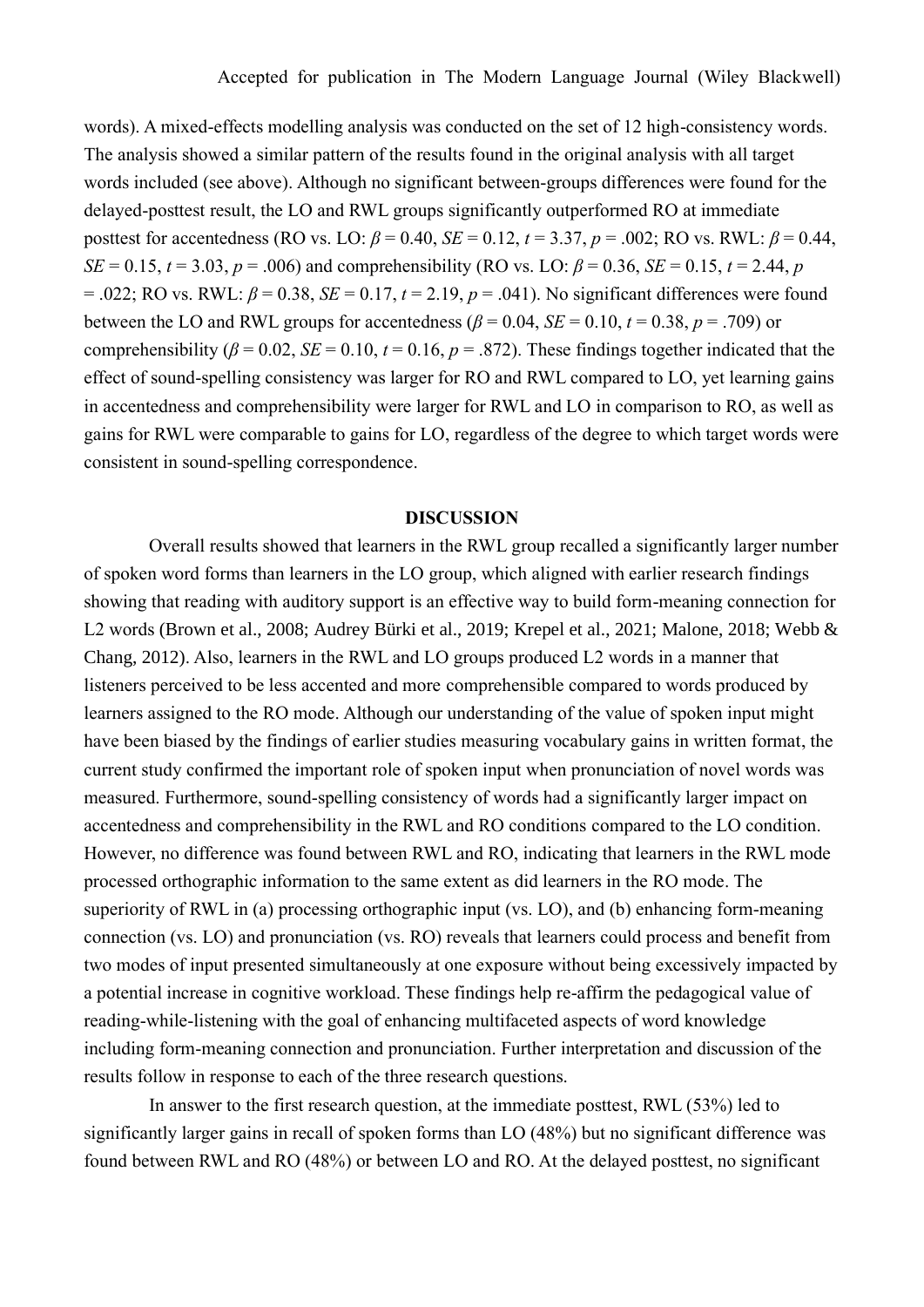differences were found across the three groups, but a similar pattern emerged with RWL (36%) leading to the greatest gains, while LO (33%) led to the smallest gains. The larger gains for RWL aligned with earlier research findings (Brown et al., 2008; Andreas Bürki, 2010; Audrey Bürki et al., 2019; Krepel et al., 2021; Malone, 2018; Webb & Chang, 2012). Despite the statistically significant results, these bimodal effects were relatively moderate in magnitude when considered from a practical standpoint (RWL group learners gained 5% or 1.6 words more than LO group on the immediate posttest). No clear advantage of RWL over RO or RO over LO appeared to contrast with previous findings of contextualized vocabulary learning: RWL outperforms RO (Webb & Chang, 2012) and RO outperforms LO (Vidal, 2011). Because the target items were presented in isolation in this study, auditory support most likely did not help participants either divide written texts into meaningful chunks of language (Webb & Chang, 2012) or segment connected speech (Vidal, 2011) for improving text processing and comprehension. Furthermore, the lack of significant differences between RO and LO was not expected and merits further discussion. It was predicted that compared to the LO condition, learners in the RO condition would show smaller gains due to the absence of congruency between the input and test modes (Jelani & Boers, 2018). These findings suggest that learners encountering the written forms of words might perform as well as learners receiving spoken input in building form-meaning connections of L2 words *and* in achieving a minimum-threshold accuracy of the phonological forms according to the criteria set in this study (i.e., judged as acceptable by all six L1 listeners).

In answer to the second research question, the findings that RWL and LO outperformed RO for accentedness and comprehensibility with medium-to-large effects  $(d = 0.86 - 1.19)$  at the immediate posttest suggested that encountering spoken input is beneficial for the development of productive knowledge of spoken forms. The absence of a significant difference between RWL and LO at the immediate and delayed posttests indicated that the orthographic representation did not help learners produce L2 words in a more targetlike or comprehensible manner. One possible reason for this is the crosslinguistic influence of orthographic depth in participants' L1 (Japanese) and L2 (English) (Erdener & Burnham, 2005). Although Japanese is not an alphabetic language, Japanese L1 speakers use the L1 romanization system (i.e., *Roomaji*) to represent L2 English, which is considered phonologically transparent. For example,  $\langle \circ \rangle$  corresponds to a single phoneme  $\langle \circ \rangle$  in Japanese, can be pronounced differently in English, such as /ə/ (e.g., *computer*), /ɑ/ (e.g., *hot*), and /oʊ/ (e.g., *token*). In this example, the orthographic information presented in RWL and RO might negatively affect L2 pronunciation accuracy because learners tend to apply L1 grapheme-phoneme conversion rules to recoding L2 orthographic forms into L2 sounds. This may result in spoken production involving segmental errors, such as substituting L1 sounds (e.g., *toboggan*: /t**ə**b**ɑ**ɡən/→\*/t**o**b**o**gən/) and devoicing L2 consonants (e.g., *chisel*: /tʃízəl/→\*/tʃí**s**əl/). However, unlike previous studies focusing on segments (Audrey Bürki et al., 2019), this study did not show any significantly negative effect of L2 orthography on L2 pronunciation. Perhaps segmental errors resulting from erroneous recoding of L2 written to spoken forms were compensated by accurate pronunciation of the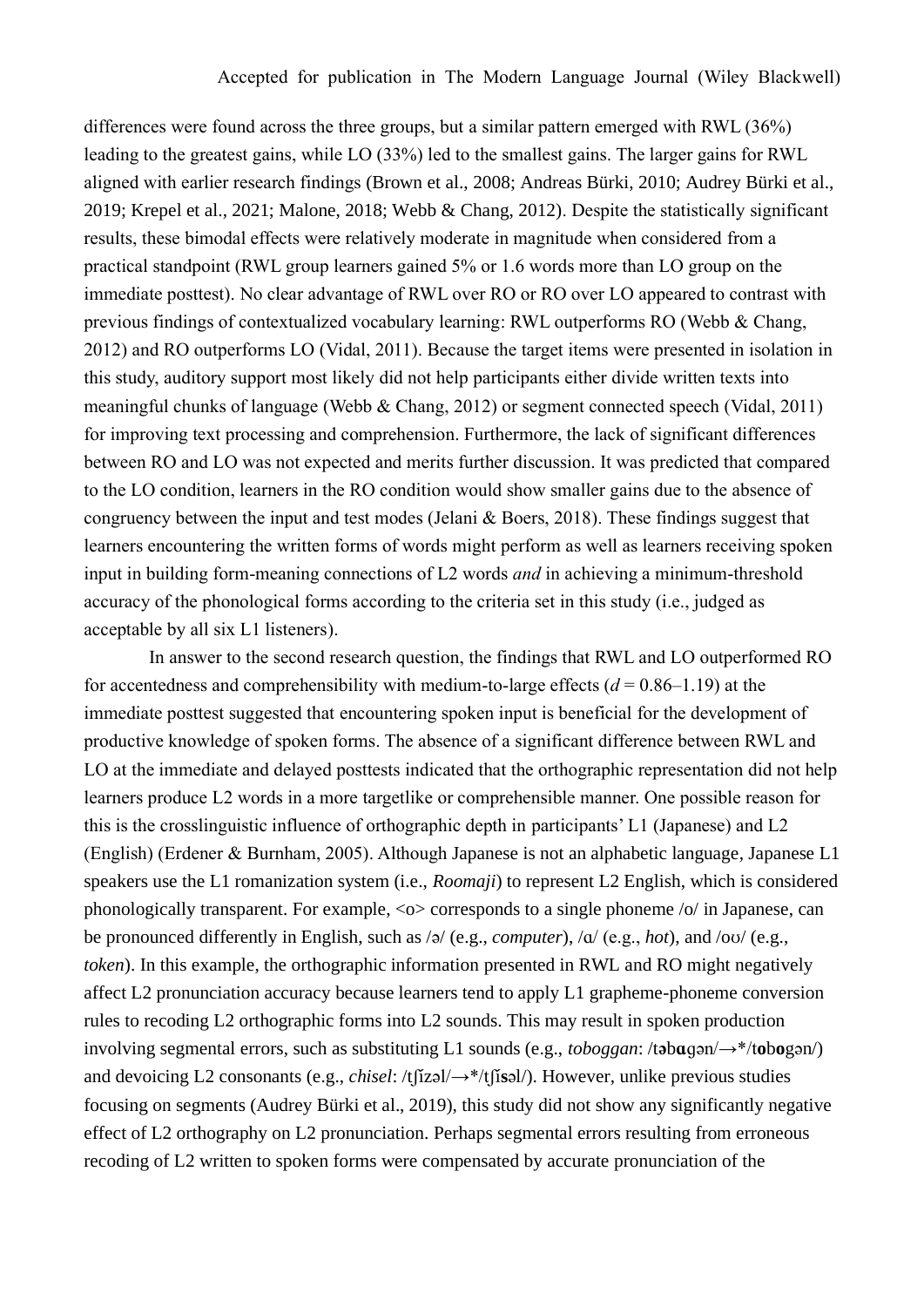remaining parts so that the errors might not have a significantly negative impact on the listener judgment of the whole word. Approximately one week after the treatment, the advantage of spoken input over written input retained for LO versus RO ( $\beta$  = 0.35,  $p$  = .010) but not for RWL versus RO  $(\beta = 0.20, p = .071)$  for accentedness rating, suggesting that orthographic input might prevent learners from reducing the degree of foreign accent in the long term. Given that speech is transient and orthography is permanent, learners in the RWL mode might still have access to targetlike phonological forms of L2 words in their memory immediately after the treatment, allowing them to produce the spoken forms more accurately than learners in the RO mode. However, at the delayed posttest, since the visual orthographic trace of the word remains accessible longer than the phonological information (Solier et al., 2019), learners might have relied on the orthographic representation to recode the written forms into L2 sounds using L1 (and L2) grapheme-phoneme conversion rules. As a result, the recalled spoken forms might have been as heavily accented as the forms elicited from learners receiving only written input. For comprehensibility rating, the benefit of spoken input was not durable either for RWL versus RO ( $\beta$  = 0.23, *p* = .087) or LO versus RO ( $\beta$  = 0.27,  $p = .109$ ). Crosslinguistic influence from L1 grapheme-phoneme conversion might have less of an impact on how easily or effortlessly spoken words are understood regardless of the presence or absence of foreign accent.

In answer to the third research question, words of higher sound-spelling consistency were in general perceived to be less accented and more comprehensible than words of lower consistency, but the extent to which consistency of words impacted listener judgements differed across groups and test times. The results of the immediate posttest showed stronger consistency effects for RWL and RO compared to LO for accentedness and comprehensibility, aligning with our prediction because RWL and RO were the only conditions where learners were exposed to the spellings of words, which likely triggered orthographic recoding. However, we did not expect the consistency effect to become stronger in the LO condition from the immediate to delayed posttest, as evidenced by the finding that the significant between-group differences in the effect of consistency initially observed at the immediate posttest disappeared at the delayed posttest. This result likely occurred because participants in the LO mode, immediately after the treatment, could produce spoken word forms, whether consistent or inconsistent, because the phonological representation of the words remained available in their working memory (considering that the knowledge of words was tested after each block of five items). However, given the transient nature of auditory information, success in recall of L2 forms at the delayed posttest might have been largely dependent on the orthographic representations of the words, developed as a result of the phonology-to-orthography recoding at the exposure phase. The recoding process might have been executed more easily and successfully for words of higher consistency, therefore enabling learners to be more accurate at pronouncing consistent words than inconsistent words. This explanation is speculative and the role of soundspelling consistency in L2 pronunciation acquisition needs to be further investigated in future studies. Finally, a follow-up analysis of the high-consistency words confirmed that RO yielded the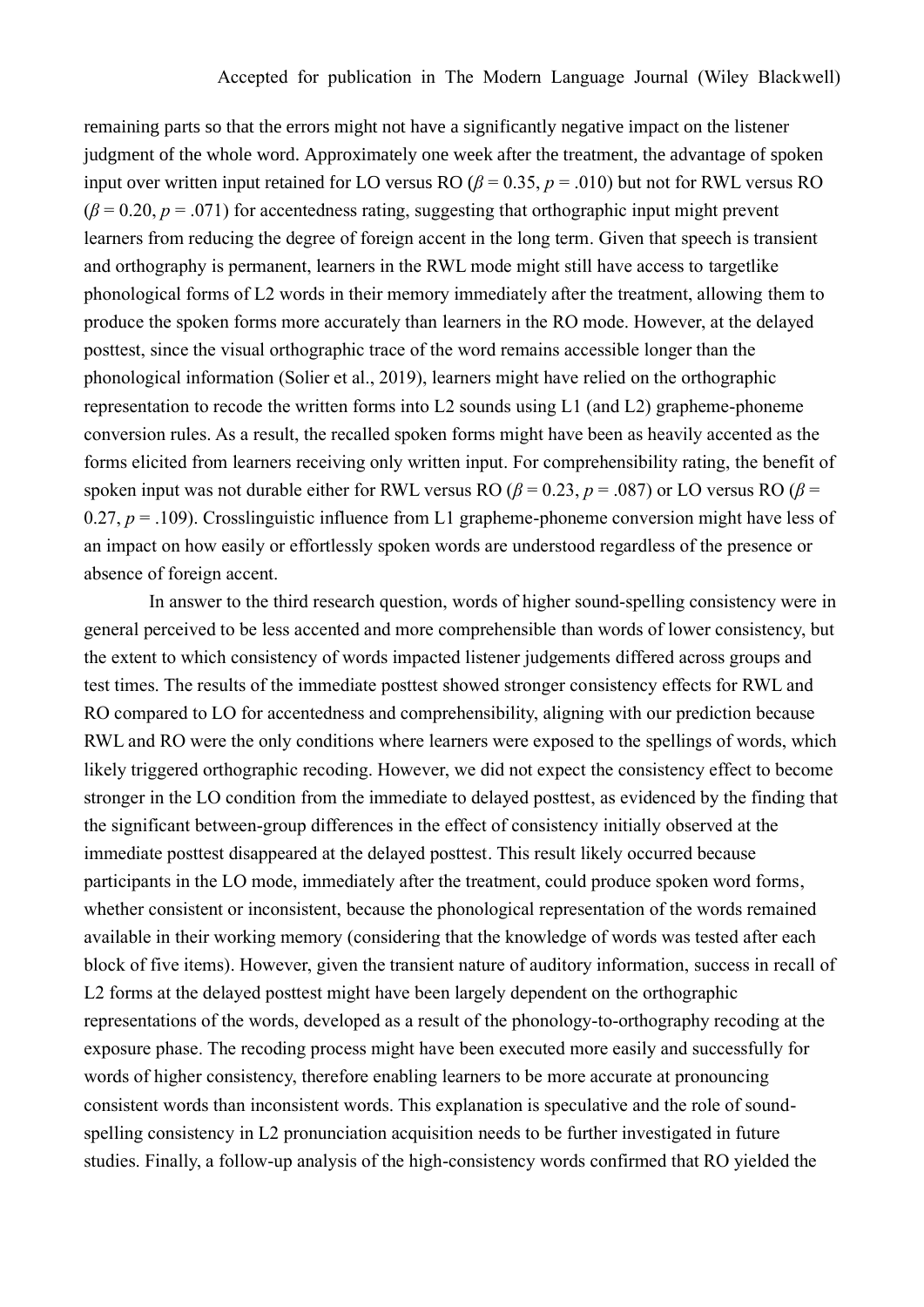least learning gains for pronunciation accuracy of the three modes regardless of the degree to which target items were consistent. This finding suggests that exposure to the written form alone may not be sufficient in order for pronunciation of L2 words to be improved, even though these words are highly consistent in their sound-spelling correspondence.

## **IMPLICATIONS, LIMITATIONS, AND FUTURE DIRECTIONS**

The current study provides methodological and pedagogical implications for assessing and teaching L2 vocabulary. First, learners encountering the written forms of L2 words without the availability of spoken input could achieve a minimum-threshold level of production accuracy. However, the role of spoken input comes into play in further enhancing the form accuracy, such that newly learned spoken words might be perceived by listeners as less accented and easier to understand. Second, ideally learners should be presented both the written and spoken forms of L2 words together so that knowledge of form-meaning connection and pronunciation can develop simultaneously. In many instructional contexts where spoken input is limited outside the classroom, learners tend to devote most of their time to studying the written forms of words, for example, through reading written texts intensively, using flashcards and word lists, and writing the spellings of words repeatedly. It is important for language teachers to ensure that learners are exposed to the spoken forms of words by teaching strategies, such as encouraging learners to listen to the pronunciation of unfamiliar words when looking them up in online dictionaries, choosing vocabulary exercise books or textbooks that include audio support, using vocabulary learning apps that have the function to present the spoken forms of words, watching L2 television, movies, and video clips with captioning options available (e.g., YouTube), and listening to other audio materials (e.g., songs, podcasts, radio). Second, the superiority of spoken input over written input persisted for even words that are highly consistent in their sound-spelling correspondence, suggesting that if the primary goal of L2 instruction is to enhance the spoken forms of words, spoken input always needs to be introduced even when the pronunciations of new words are easily inferred from the spellings of words.

Finally, exposure to spoken input without orthographic support helps L2 speakers develop targetlike pronunciation of words in the long term, as evidenced by the finding that it was only the LO condition that maintained its advantage over the RO condition for accentedness. Learners' full attention may need to be drawn to phonological details without being distracted by the presence of orthographic representation if the pedagogical focus is on accent reduction. Given that many scholars have emphasized the importance of setting a realistic goal, such as the development of comprehensible rather than targetlike pronunciation forms (Derwing & Munro, 2015), we argue that RWL may be an optimal method for developing L2 oral skills relative to RO (typical of foreign language education) and LO (characteristic of naturalistic immersion). While written modality enables students to develop and reinforce stronger form-meaning mappings for new words (Vidal, 2011), audio modality can help students reach the minimum threshold for successful understanding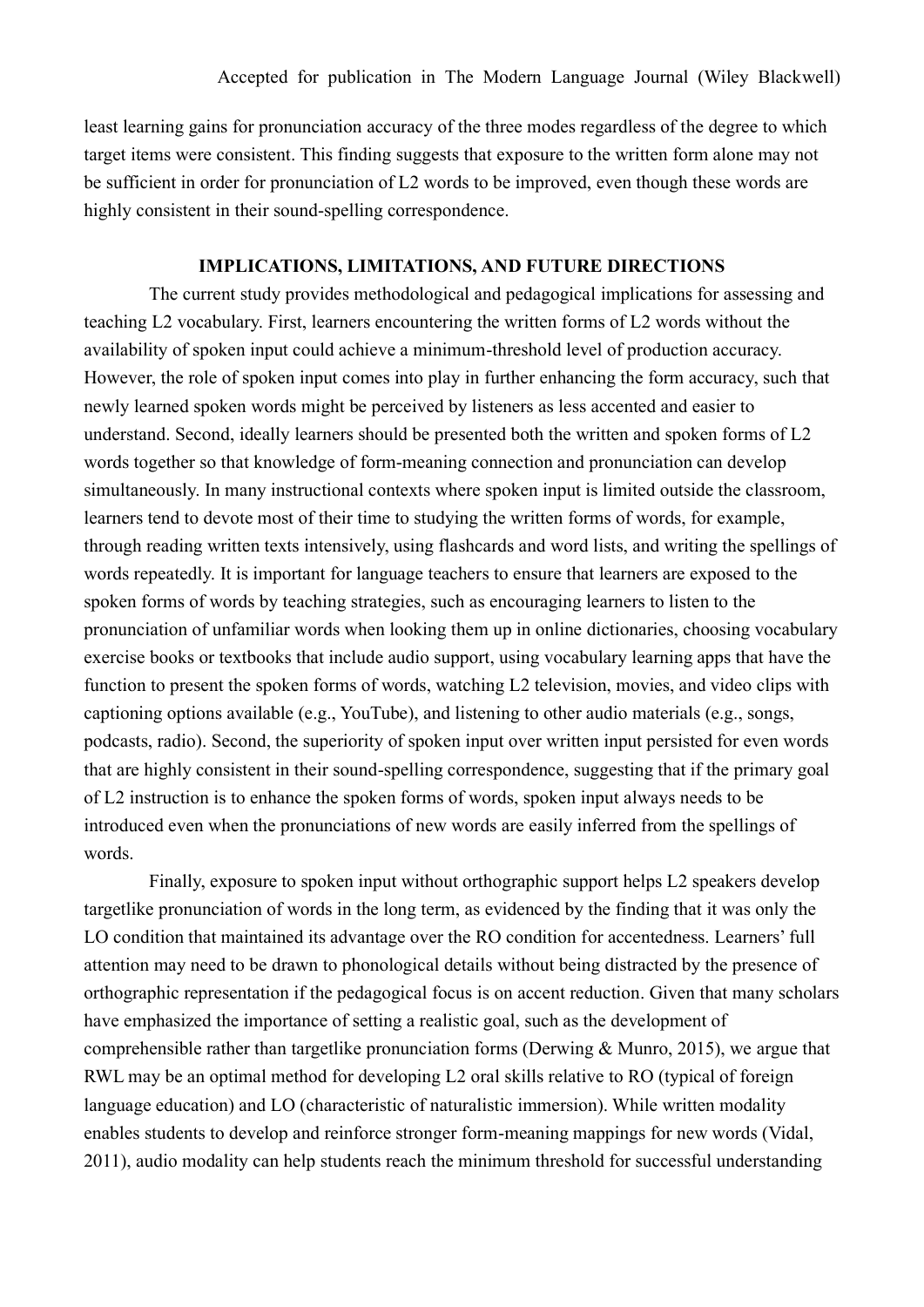(comprehensibility rather than accent reduction) in the efficient and effective manner (Derwing  $\&$ Munro, 2015).

The present study has several limitations which should be considered in future studies investigating how mode of input affects L2 word learning. First, participants received only one exposure to each of the target items in the treatment, and the inefficiency of learning was evident from a large drop between immediate and delayed posttest scores for spoken form recall. To increase the ecological validity of the research and improve learning, different numbers of repetitions should be explored in future studies. The findings of the current study might then be used as a baseline for comparison. Second, we urge caution with generalization of the findings because they are restricted to a specific population of learners (L1 Japanese, an orthographically transparent language) and target language (L2 English, an orthographically opaque language), and may not apply to other situations where, for example, learners' L1 is opaque (e.g., English) and their L2 is transparent (e.g., Spanish). Third, this study did not explore the influence of individual differences, such as L2 proficiency and auditory processing skills (Saito et al., 2020) on vocabulary learning. Although exploration of learner-related variables was beyond the scope of this study, individual differences play an important role in L2 pronunciation learning (for a review, see Suzukida, 2021). How learnerinternal variables interact with mode of input needs to be investigated further. Fourth, findings of this study based on the learning of concrete words may not generalize to a situation where learners study abstract words because concrete and imageable meanings are easier to learn than abstract meanings (Ellis & Beaton, 1993). The extent to which varying degrees of imageability affect word pronunciation learning remains unknown, which is also worth investigating in the future. Finally, testing word knowledge via phonological form for the RO group, who received only written input, might not be ecologically valid. Essentially, participants in the RO condition were required to draw on grapheme-to-phoneme translations to articulate target words. In this study, the RO condition served as a baseline group, and the data were employed to explore the extent to which exposure to written forms, especially when words of higher consistency were targeted, could lead to comprehensible word pronunciation. This methodological decision was also pedagogically motivated given the fact that vocabulary learning tends to be implemented via written mode, especially in EFL contexts (Nation, 2013). Moreover, understanding the benefits and limitations of learning L2 words from written input alone provides useful pedagogical implications. Yet, to increase the ecological validity in light of learning-test congruency, future studies should also measure knowledge of written forms of words, which will allow researchers to evaluate both advantages and disadvantages of written input for multifaceted aspects of vocabulary learning more comprehensively.

#### **ACKNOWLEDGMENT**

This research was supported by the *Language Learning* Dissertation Grant Program (grant number: R5370A13). We would like to thank Shuhei Kudo for his help with data collection.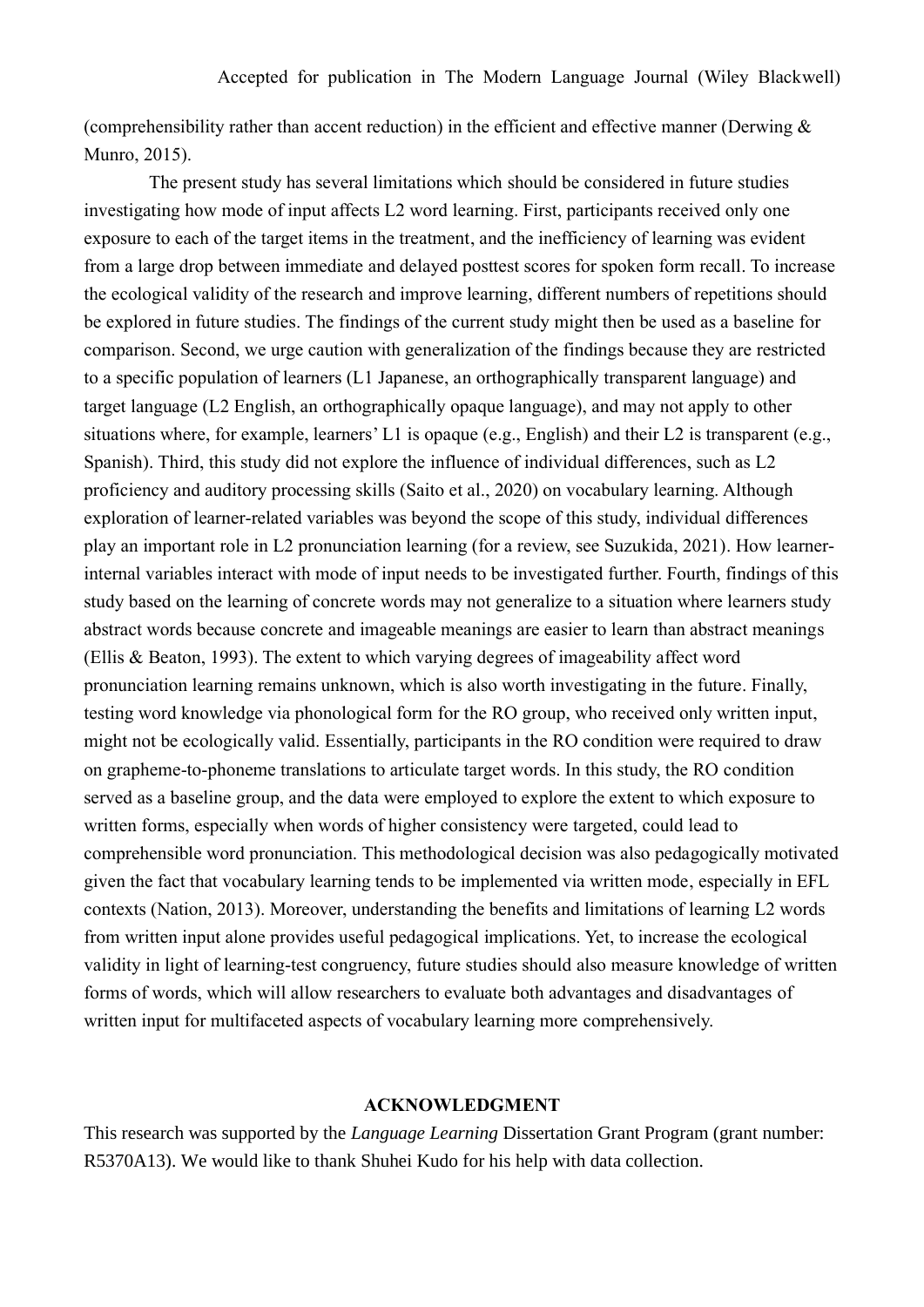#### **NOTE**

<sup>1</sup>The interval means for LO, RO, and RWL were 5.4 days (*SD* = 3.3), 6.2 days (*SD* = 3.5), and 6.6 days ( $SD = 4.0$ ), and there was no statistical difference across groups,  $F(2, 72) = 0.68$ , *p*  $= .51.$ 

 $2B$  Because the initial maximal model did not converge, we reduced the model complexity by removing the by-word intercept-slope correlation and the random slope for the group factor.

## **REFERENCES**

- Baddeley, J. (1986). *Working memory*. Oxford University Press.
- Bassetti, B. (2008). Orthographic input and second language phonology. In P. Thorsten & M. Young-Scholten, *Input matters in SLA* (pp. 191–206). Multilingual Matters.
- Bassetti, B., & Atkinson, N. (2015). Effects of orthographic forms on pronunciation in experienced instructed second language learners. *Applied Psycholinguistics*, *36,* 67–91. https://doi.org/10.1017/S0142716414000435
- Bisson, M.-J., van Heuven, W. J. B., Conklin, K., & Tunney, R. J. (2014). The role of repeated exposure to multimodal input in incidental acquisition of foreign language vocabulary. *Language learning*, *64*, 855–877. https://doi.org/10.1111/lang.12085
- Boersma, P., & Weenink, D. (2014). *Praat: Doing phonetics by computer* (5.3.80) [Computer software]. https://www.fon.hum.uva.nl/praat/
- Brown, R., Waring, R., & Donkaewbua, S. (2008). Incidental vocabulary acquisition from reading, reading-while-listening, and listening to stories. *Reading in a Foreign Language*, *20*, 136– 163.
- Bürki, Andreas. (2010). Lexis that rings a bell: On the influence of auditory support in vocabulary acquisition. *International Journal of Applied Linguistics*, *20*, 206–231. https://doi.org/10.1111/j.1473-4192.2009.00246.x
- Bürki, Audrey, Welby, P., Clément, M., & Spinelli, E. (2019). Orthography and second language word learning: Moving beyond "friend or foe?" *The Journal of the Acoustical Society of America*, *145*, EL265–EL271. https://doi.org/10.1121/1.5094923
- Cerni, T., Bassetti, B., & Masterson, J. (2019). Effects of orthographic forms on the acquisition of novel spoken words in a second language. *Frontiers in Communication*, *4*, 31. https://doi.org/10.3389/fcomm.2019.00031
- Chee, Q. W., Chow, K. J., Yap, M. J., & Goh, W. D. (2020). Consistency norms for 37,677 english words. *Behavior Research Methods*. https://doi.org/10.3758/s13428-020-01391-7
- Derwing, T. M., & Munro, M. J. (2013). The development of L2 oral language skills in two L1 groups: A 7-year study. *Language Learning*, *63*, 163–185. https://doi.org/10.1111/lang.12000
- Derwing, T. M., & Munro, M. J. (2015). *Pronunciation fundamentals: Evidence-based perspectives*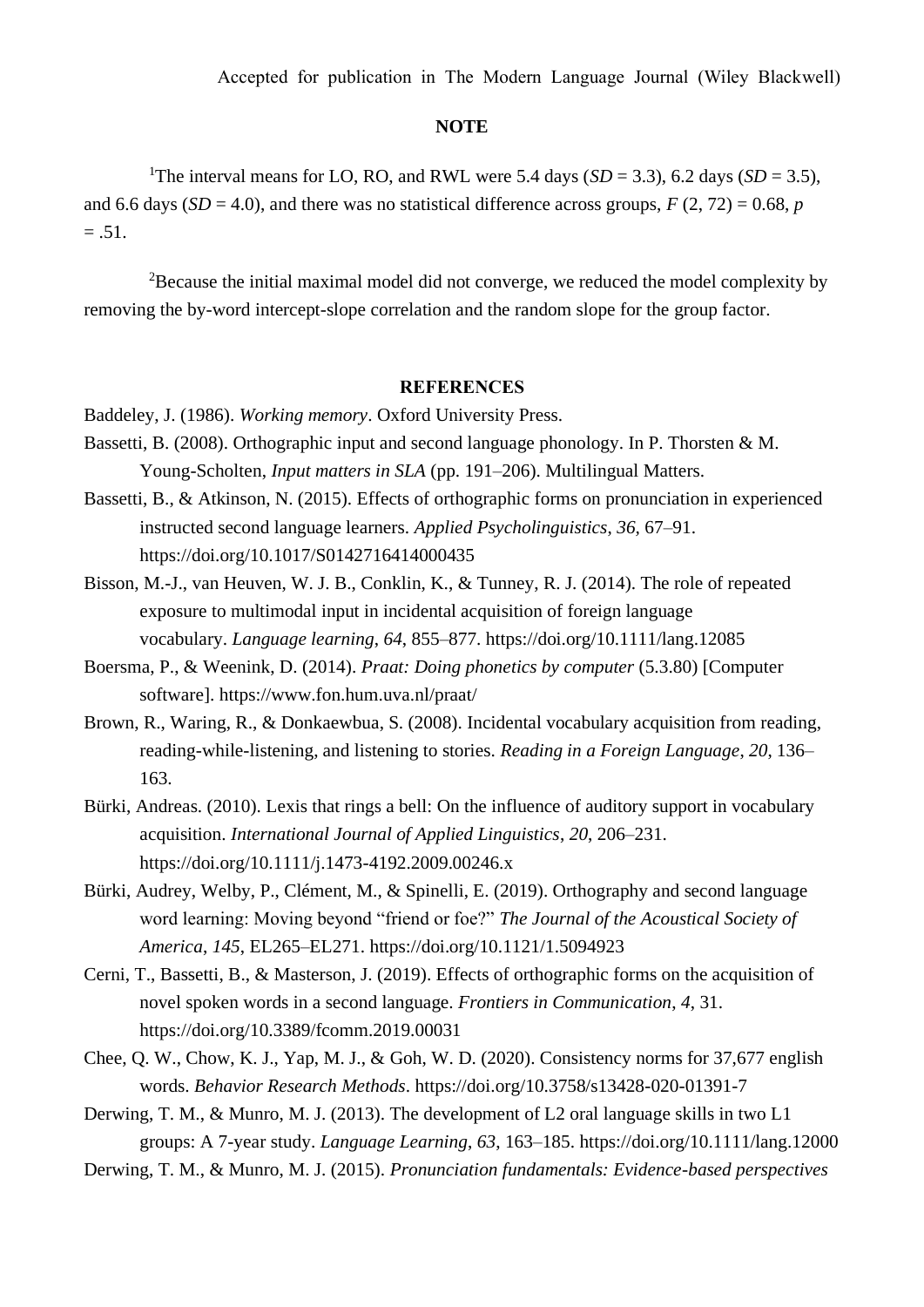*for L2 teaching and research*. John Benjamins.

- Ellis, N. C., & Beaton, A. (1993). Psycholinguistic determinants of foreign language vocabulary learning. *Language learning*, *43*, 559–617. https://doi.org/10.1111/j.1467- 1770.1993.tb00627.x
- Erdener, V. D., & Burnham, D. K. (2005). The role of audiovisual speech and orthographic information in nonnative speech production. *Language Learning*, *55*, 191–228. https://doi.org/10.1111/j.0023-8333.2005.00303.x
- Flege, J. E., Birdsong, D., Bialystok, E., Mack, M., Sung, H., & Tsukada, K. (2006). Degree of foreign accent in English sentences produced by Korean children and adults. *Journal of Phonetics*, *34*, 153–175. https://doi.org/10.1016/j.wocn.2005.05.001
- Flege, J. E., & Fletcher, K. L. (1992). Talker and listener effects on degree of perceived foreign accent. *The Journal of the Acoustical Society of America*, *91*, 370–389. https://doi.org/10.1121/1.402780
- Hatami, S. (2017). The differential impact of reading and listening on L2 incidental acquisition of different dimensions of word knowledge. *Reading in a Foreign Language*, *29*, 61–85.
- Hayes–Harb, R., & Barrios, S. (2021). The influence of orthography in second language phonological acquisition. *Language Teaching,* 1–30. doi:10.1017/S0261444820000658
- Hayes–Harb, R., Brown, K., Smith, B. L. (2018). Orthographic input and the acquisition of German final devoicing by native speakers of English. *Language and Speech*, *61*, 547–564. https://doi.org/10.1177/0023830917710048
- Hu, X., Ackermann, H., Martin, J. A., Erb, M., Winkler, S., & Reiterer, S. M. (2013). Language aptitude for pronunciation in advanced second language (L2) learners: Behavioural predictors and neural substrates. *Brain and Language*, *127*, 366–376. https://doi.org/10.1016/j.bandl.2012.11.006
- Isaacs, T., & Thomson, R. I. (2013). Rater experience, rating scale length, and judgments of L2 pronunciation: Revisiting research conventions. *Language Assessment Quarterly*, *10*, 135– 159. https://doi.org/10.1080/15434303.2013.769545
- Jaeger, T. F. (2008). Categorical data analysis: Away from ANOVAs (transformation or not) and towards logit mixed models. *Journal of Memory and Language*, *59*, 434–446. https://doi.org/10.1016/j.jml.2007.11.007
- Jelani, N. A. M., & Boers, F. (2018). Examining incidental vocabulary acquisition from captioned video: Does test modality matter? *ITL - International Journal of Applied Linguistics*, *169*, 169–190. https://doi.org/10.1075/itl.00011.jel
- Kang, S. H. K., Gollan, T. H., & Pashler, H. (2013). Don't just repeat after me: Retrieval practice is better than imitation for foreign vocabulary learning. *Psychonomic Bulletin & Review*, *20*, 1259–1265. https://doi.org/10.3758/s13423-013-0450-z
- Krepel, A., de Bree, E.H. & de Jong, P.F. (2021). Does the availability of orthography support L2 word learning? *Reading and Writing*, *34*, 467–496. https://doi.org/10.1007/s11145-020-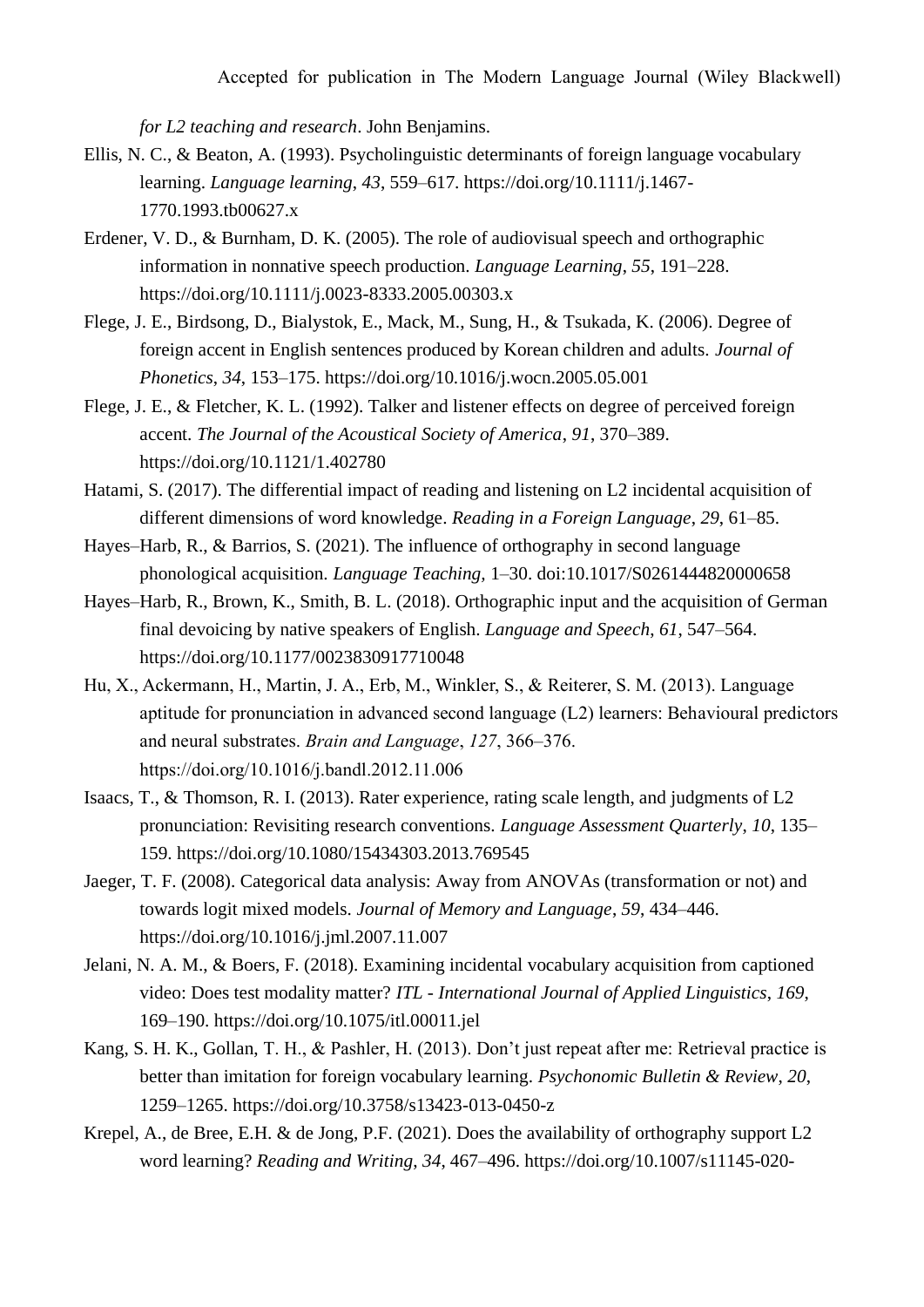Accepted for publication in The Modern Language Journal (Wiley Blackwell)

10078-6

- Larson–Hall, J. (2010). *A guide to doing statistics in second language research using SPSS*. Routledge.
- Laufer, B., & Goldstein, Z. (2004). Testing vocabulary knowledge: Size, strength, and computer adaptiveness. *Language Learning*, *54*, 399–436. https://doi.org/10.1111/j.0023- 8333.2004.00260.x
- Levis, J. M. (2005). Changing contexts and shifting paradigms in pronunciation teaching. *TESOL Quarterly*, *39*, 369–377. https://doi.org/10.2307/3588485
- Malone, J. (2018). Incidental vocabulary learning in SLA: Effects of frequency, aural enhancement, and working memory. *Studies in Second Language Acquisition*, *40*, 651–675. https://doi.org/10.1017/S0272263117000341
- Mayer, R. E. (2014). Introduction to multimedia learning. In R. E. Mayer, *The Cambridge handbook of multimedia learning* (pp. 1–24). Cambridge University Press.
- Montero Perez, M., Van Den Noortgate, W., & Desmet, P. (2013). Captioned video for L2 listening and vocabulary learning: A meta-analysis. *System*, *41*, 720–739. https://doi.org/10.1016/j.system.2013.07.013
- Moyer, A. (2014). Exceptional outcomes in L2 phonology: The critical factors of learner engagement and self-regulation. *Applied Linguistics*, *35*, 418–440. https://doi.org/10.1093/applin/amu012
- Munro, M. J., & Derwing, T. M. (1995). Foreign accent, comprehensibility, and intelligibility in the speech of second language learners. *Language Learning*, *45*, 73–97. https://doi.org/10.1111/j.1467-1770.1995.tb00963.x
- Nagle, C. (2018). Motivation, comprehensibility, and accentedness in L2 Spanish: Investigating motivation as a time-varying predictor of pronunciation development. *The Modern Language Journal*, *102*, 199–217. https://doi.org/10.1111/modl.12461
- Nation, I. S. P. (2012). *The BNC/COCA word family lists.* https://www.wgtn.ac.nz/lals/about/staff/paul-nation
- Nation, I. S. P. (2013). *Learning vocabulary in another language* (2nd ed.). Cambridge University Press.
- Nation, I. S. P., & Webb, S. (2011). *Researching and analyzing vocabulary*. Heinle Cengage Learning.
- Niegeman, H., & Heidig, S. (2012). Multimedia learning. In N. M. Seel, *Encyclopedia of sciences of learning* (pp. 2372–2375). Springer.
- Peirce, J. W. (2007). PsychoPy—Psychophysics software in Python. *Journal of Neuroscience Methods*, *162*, 8–13. https://doi.org/10.1016/j.jneumeth.2006.11.017
- Rafat, Y. (2016). Orthography-induced transfer in the production of English-speaking learners of Spanish. *The Language Learning Journal*, *44*, 197–213. https://doi.org/10.1080/09571736.2013.784346
- Saito, K. (2015). Experience effects on the development of late second language learners' oral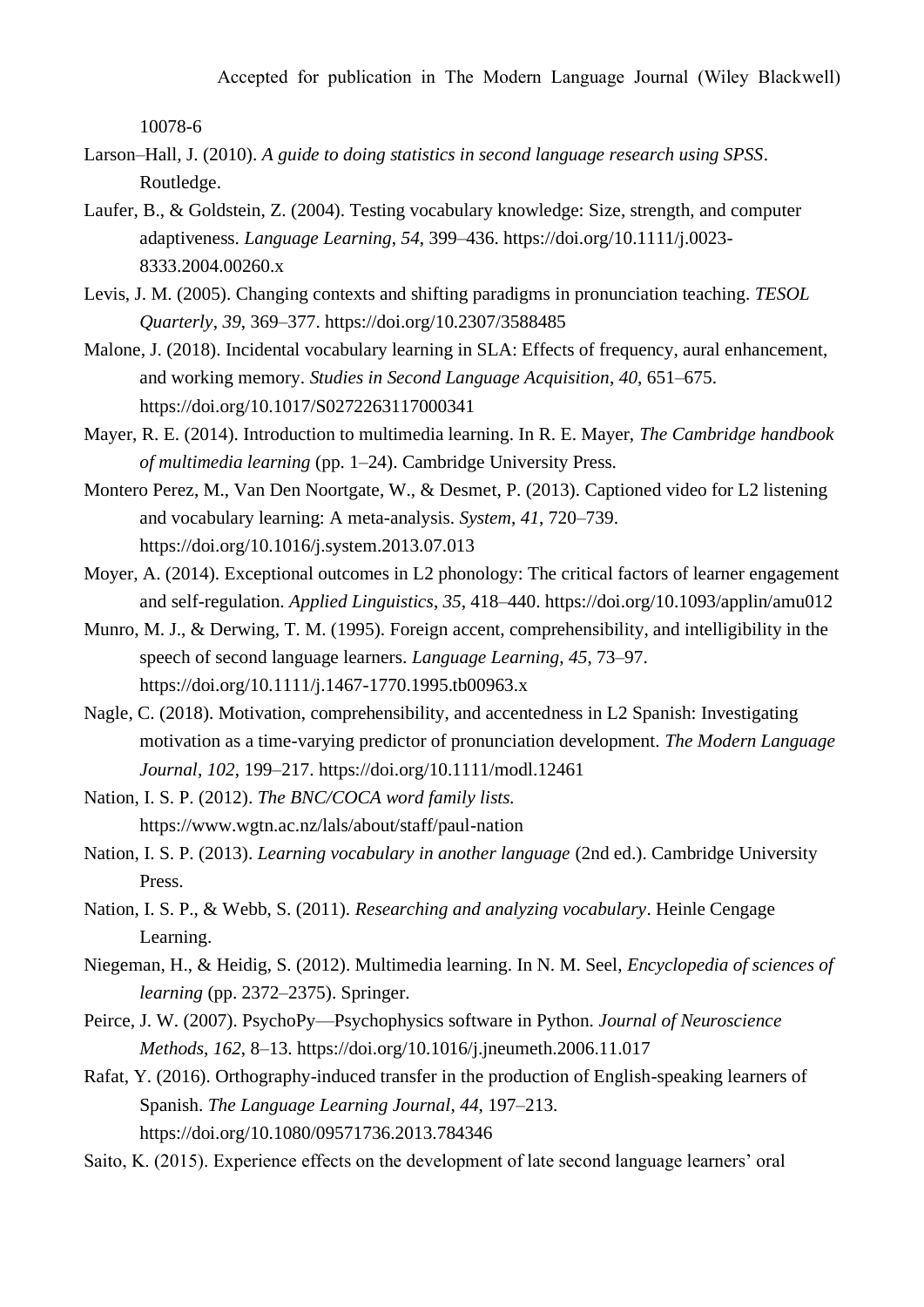proficiency. *Language Learning*, *65*, 563–595. https://doi.org/10.1111/lang.12120

- Saito, K. (2021). What characterizes comprehensible and native-like pronunciation among Englishas-a-second-language speakers? Meta-analyses of phonological, rater, and instructional factors. *TESOL Quarterly*. https://doi.org/10.1002/tesq.3027
- Saito, K., & Brajot, F-X. (2013). Scrutinizing the role of length of residence and age of acquisition in the interlanguage pronunciation development of English / $\mu$  by late Japanese bilinguals. *Bilingualism: Language and Cognition*, *16*, 847–863. https://doi.org/10.1017/S1366728912000703
- Saito. K., & Hanzawa, K. (2018). The role of input in second language oral ability development in foreign language classrooms: A longitudinal study. *Language Teaching Research*, *22*, 398– 417. https://doi.org/10.1177/1362168816679030
- Saito, K., Kachlicka, M., Sun, H., & Tierney, A. (2020). Domain-general auditory processing as an anchor of post-pubertal second language pronunciation learning: Behavioural and neurophysiological investigations of perceptual acuity, age, experience, development, and attainment. *Journal of Memory and Language*. https://doi.org/10.1016/j.jml.2020.104168
- Solier, C., Perret, C., Baqué, L., & Soum-Favaro, C. (2019). Written training tasks are better than oral training tasks at improving L2 learners' speech production. *Applied Psycholinguistics*, *40*, 1455–1480. https://doi.org/10.1017/S014271641900033X
- Suzukida, Y. (2021). The contribution of individual differences to L2 pronunciation learning: Insights from research and pedagogical implications. *RELC Journal*, *52*, 48–61. https://doi.org/10.1177/0033688220987655
- Trofimovich, P., & Baker, W. (2006). Learning second language suprasegmentals: Effect of L2 experience on prosody and fluency characteristics of L2 speech. *Studies in Second Language Acquisition*, *28*, 1–30. https://doi.org/10.1017/S0272263106060013
- Uchihara, T., Webb, S., & Yanagisawa, A. (2019). The effects of repetition on incidental vocabulary learning: A meta-analysis of correlational studies. *Language Learning*, *69*, 559–599. https://doi.org/10.1111/lang.12343
- van Zeeland, H., & Schmitt, N. (2013). Incidental vocabulary acquisition through L2 listening: A dimensions approach. *System*, *41*, 609–624. https://doi.org/10.1016/j.system.2013.07.012
- Vidal, K. (2011). A comparison of the effects of reading and listening on incidental vocabulary acquisition. *Language Learning*, *61*, 219–258. https://doi.org/10.1111/j.1467- 9922.2010.00593.x
- Webb, S. (2007). The effects of repetition on vocabulary knowledge. *Applied Linguistics*, *28*, 46–65. https://doi.org/10.1093/applin/aml048
- Webb, S., & Chang, A. C.-S. (2020). How does mode of input affect the incidental learning of collocations? *Studies in Second Language Acquisition*. https://doi.org/10.1017/S0272263120000297

Webb, S., & Chang, A. C.-S. (2012). Vocabulary learning through assisted and unassisted repeated